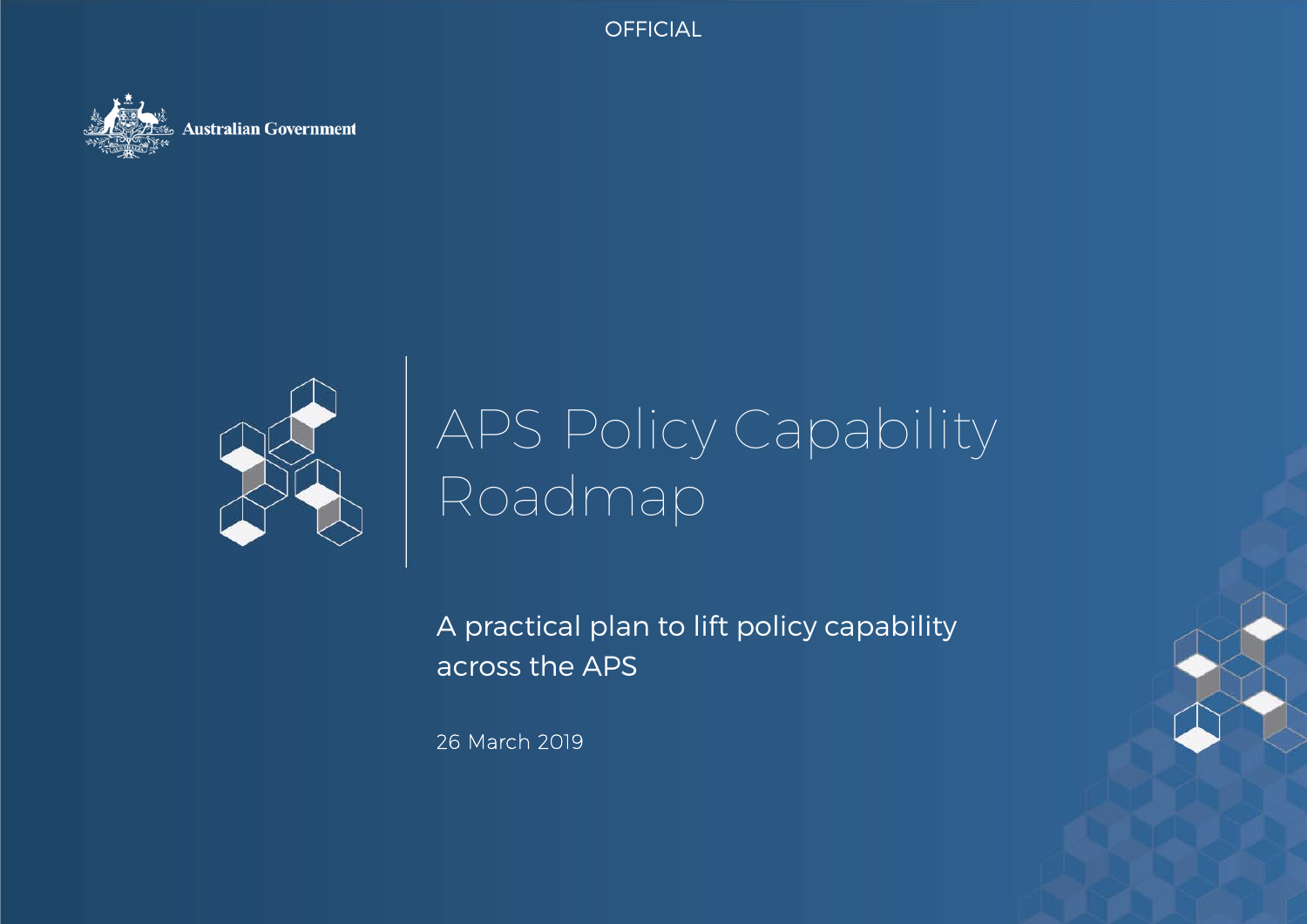## The APS Policy Capability Roadmap outlines a practical plan to lift policy capability across the APS

'Good government is founded on good policy, and good policy depends on good advice<sup>1</sup>

Policy capability is not just about the skills of individual advisers, it also reflects the effectiveness of organisations and systems of government to commission, generate, integrate and deliver advice over time.2

The ability of the APS to deliver consistently high-quality advice to governments over time – or policy capability – is a key measure of an effective public service.

There are more than 7000 APS policy advisers, and many more public servants in regulation, service and program delivery who have a critical interest in the quality of policy advice and policy processes.

## Phase 1 of the APS Policy Capability Project attempted to answer one simple question: How can we lift policy capability across the APS?

To answer this question, the project team reviewed available evidence, analysed APS workforce data and engaged with over 200 policy advisers and policy leaders.

## If we are to consistently deliver great policy advice we need to improve the way we do policy development

Policy advisers and policy leaders told us that great policy advice is citizen centric, implementation-ready and informed by insights from engagement and evaluation.

However, the current authorising environment does not consistently demand good practice policy development, frank and fearless advice or investment in future capability.

## We have concluded that lifting policy capability across the APS requires sustained focus in three key areas:

- 1. A stronger authorising environment to increase the demand for good practice policy development
- 2. Collective ownership of improvement efforts by policy leaders and advisers
- 3. Common tools to support policy advisers' professional development.

## To continue this work, we are seeking agency contributions to establish a Phase 2 project team

In Phase 2, the project will focus on building practical tools for continuous improvement, skills development, career pathways and mobility.

## The Phase 2 project team will continue to take a collaborative approach and deliver regular outputs through a series of outcome-focused sprints

This approach will allow for tools and support to be refined and scaled up over time, informed by regular feedback and in response to broader APS reforms.

Future sprints will also consider how to strengthen links and reinforce the continuum between policy, implementation, delivery and evaluation.

## The Improving Public Sector Productivity Roadmap and the Independent Review of the APS are critical to deliver sustained improvement in policy capability

The actions in this Roadmap are strongly linked to work underway on APS workforce strategy, mobility and professional streams.

Broader reforms provide an opportunity to reset underlying incentives driving how policy is done in the APS and the level of commitment to capability development.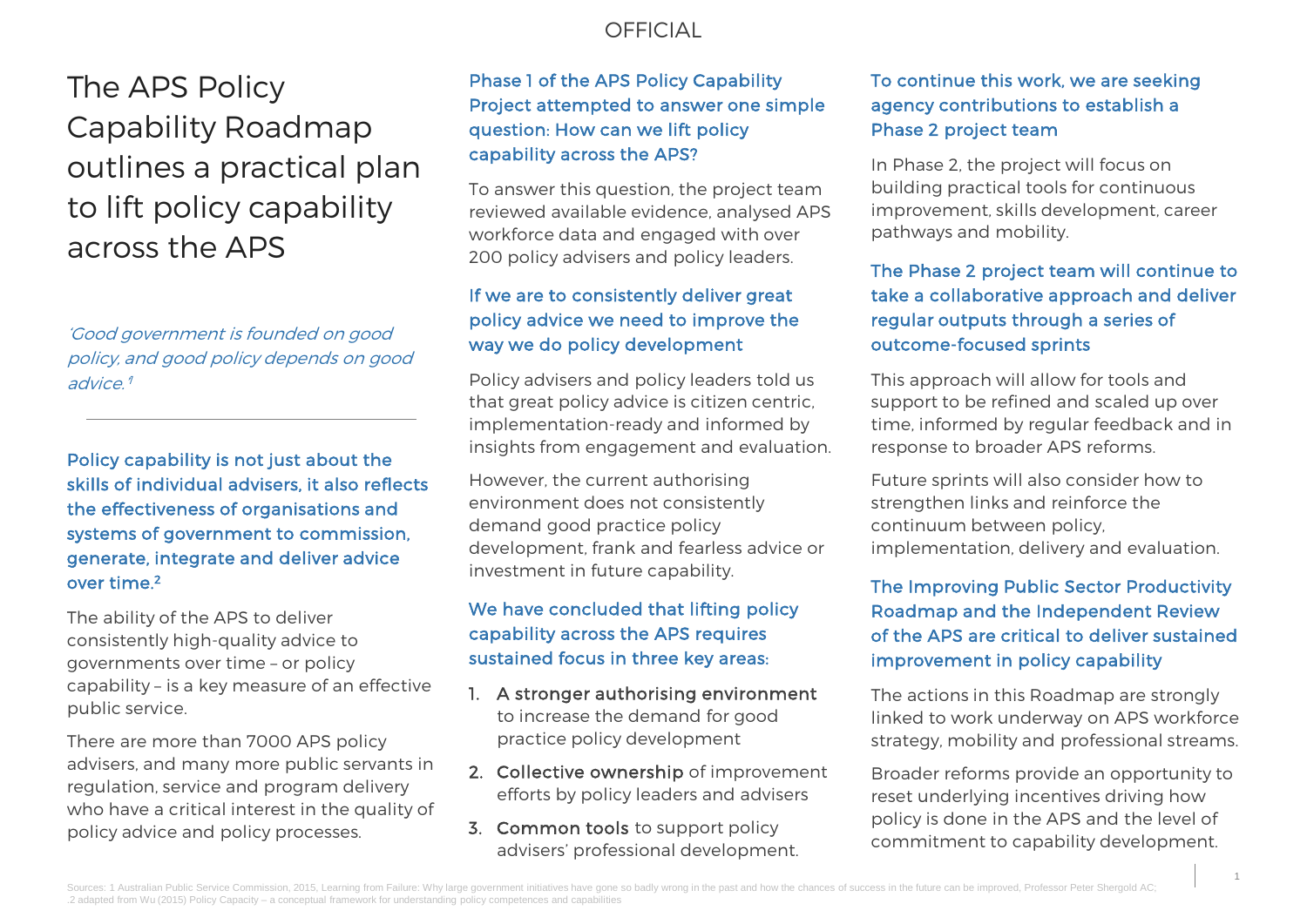In Phase 1, we have focused on understanding the current state through engagement with over 200 policy advisers and policy leaders

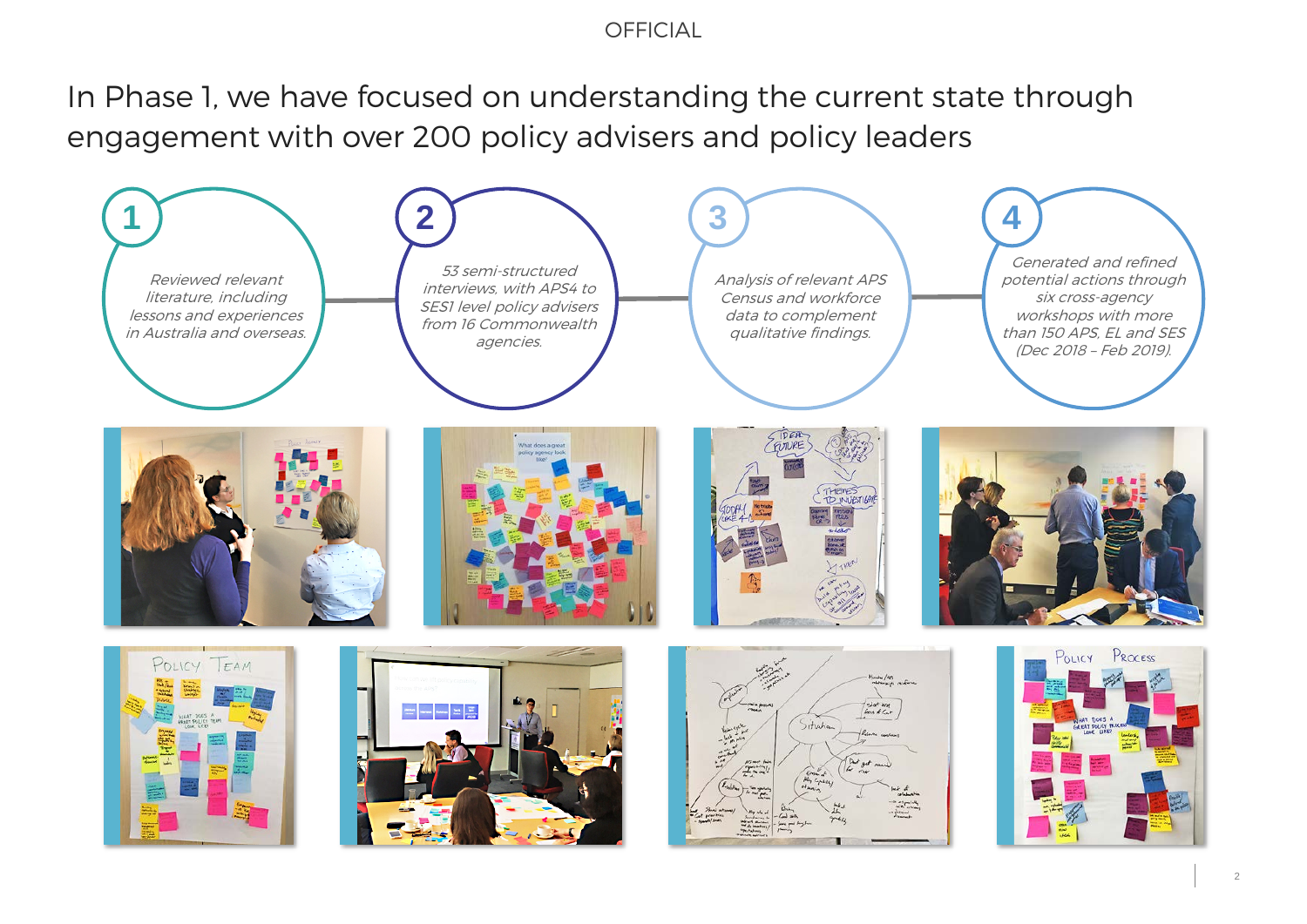## Key findings from Phase 1

Our research highlights that there are many examples of great policy development that should be celebrated and lots of good practice to build on. However, there are also key areas that need to be addressed to lift APS-wide policy capability (details in Annex A).

> There is a clear consensus amongst policy advisers and leaders that we need to improve the way we do policy

Despite widespread perceptions of a decline in APS-wide capability, we lack a common framework that would enable consistent monitoring of policy capability over time 2

Most policy advisers and leaders believe that the current authorising environment does and the current authority demand good practice policy development and consistently demand good practice policy development

There is a lack of demand for longer-term, strategic policy development. As a result, we prioritise the urgent over the important 4

Many advisers highlight the impact of inconsistent leadership, leading to missed opportunities to demonstrate the value of the APS

There is little structured support for professional development. Outside of graduate programs, policy advisers go it alone on professional development 6



Risk aversion leads to unnecessarily narrow policy processes and perceptions of elitism This aversion reads to unnecessary<br>(particularly in delivery agencies)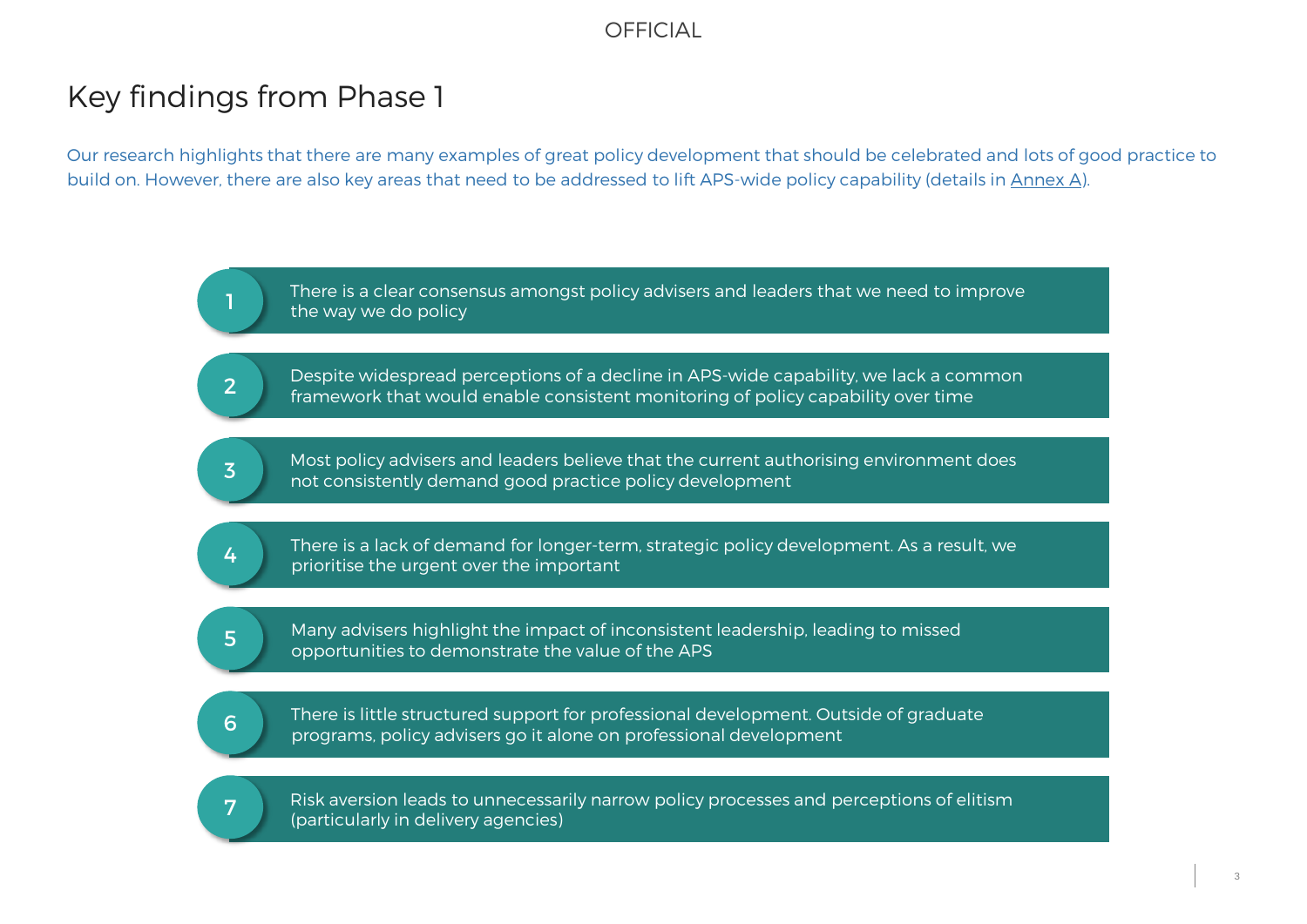## What does great policy advice look like?

Policy advisers are motivated by the challenge and complexity of policy work, and the opportunity to make a difference to people's lives.<sup>1</sup>

In Phase 1 of this project we have not attempted to define what great policy looks like. However, we have started this conversation with policy advisers and policy leaders. This work will be the initial focus of Phase 2. Their feedback (summarised below) will be used as the starting point for building a common model of 'great policy' to guide improvement efforts and underpin measurement of capability.



## Great policy advice

## Great policy advice is

- Pragmatic and influences decision making for real world impact
- Draws on broad research and data, including evaluation and learnings from the past and overseas
- Citizen-centric and well-tested through genuine engagement with citizens, experts and implementers
- Reflective of the feedback loop between policy, implementation and delivery
- Thoughtful, articulate and cognisant of the longer-term strategic context
- Focused on the core problem, and takes a systems-thinking approach to address underling causes, not symptoms.



### Great policy team

## A great policy team is

- Dynamic, flexible, collaborative, multiskilled, non-hierarchical
- Diverse, bringing together staff with a mix of perspectives and backgrounds
- Comprised of deep expertise in core skills, complemented by broad literacy in others
- Clear on its objectives and on individual roles and responsibilities
- Well-connected across and within agencies
- Adept in a variety of policy tools and methods.



## Great policy process

## A great policy process is

- Informed by a strong evidence base and diverse methods
- Continually testing and iterating ideas through engagement across the APS and externally
- Driven by departments while aligned to government priorities
- Open and adaptable, promoting evidence-based debate and contestability of ideas
- Strategic in utilising all avenues to get critical policy issues on the table
- An opportunity to build the capability of policy advisers and enhance the ability of the agency to deliver great policy advice into the future.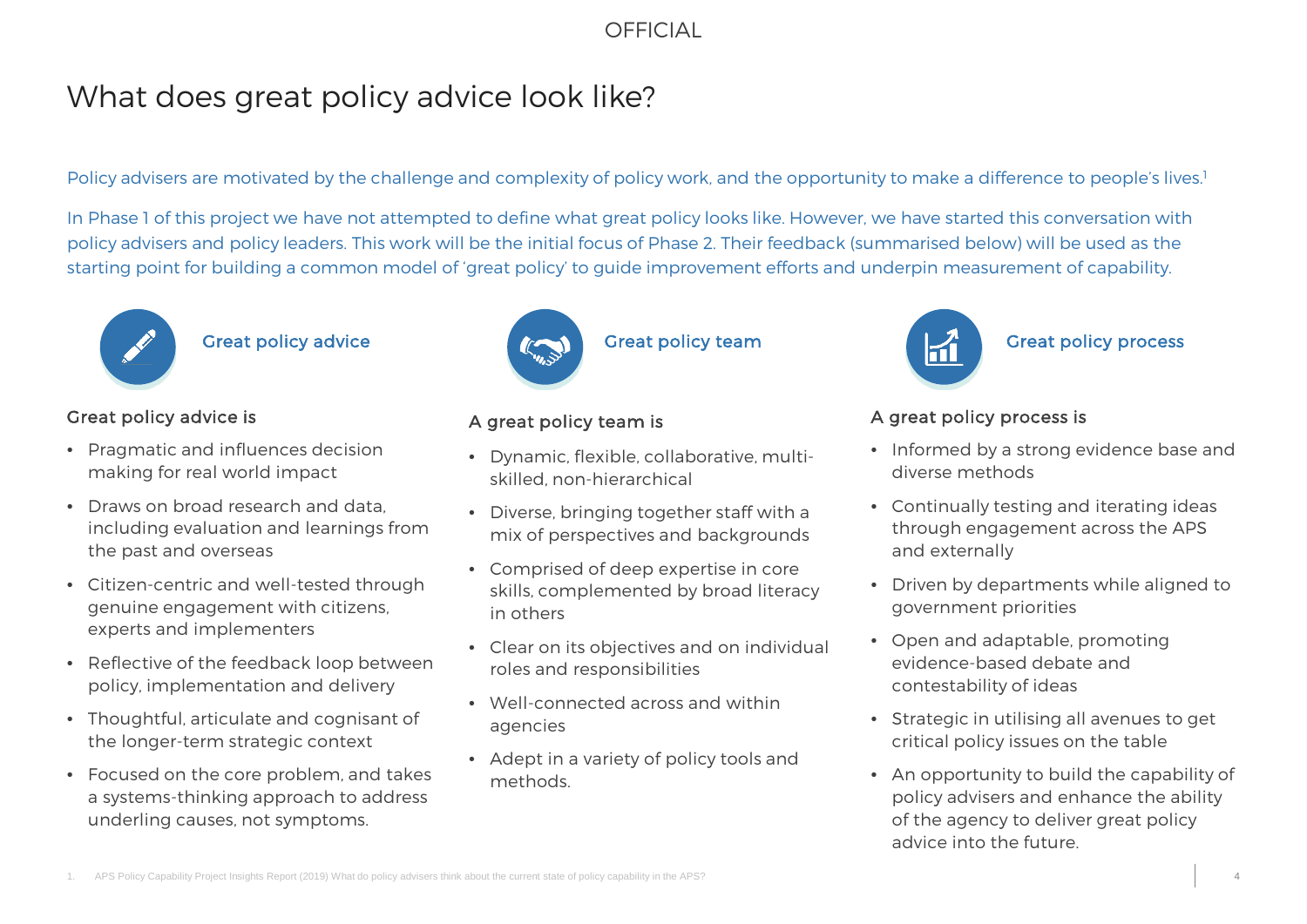## We have identified 13 actions to lift APS-wide policy capability

(details in Annex B)

| <b>Focus</b>                                                                   | <b>Action</b>                                                                                                                                                                                                                                                                                                                                                                                    |
|--------------------------------------------------------------------------------|--------------------------------------------------------------------------------------------------------------------------------------------------------------------------------------------------------------------------------------------------------------------------------------------------------------------------------------------------------------------------------------------------|
| Common<br>tools to<br>support<br>policy<br>advisers'<br>development            | Action 1: Develop and implement a common, high-level model of great policy to guide improvement efforts and underpin measurement of<br>progress                                                                                                                                                                                                                                                  |
|                                                                                | Action 2: Showcase good practice through practical case studies on key capability issues or policy development challenges e.g. embedding<br>delivery into policy design and development                                                                                                                                                                                                          |
|                                                                                | Action 3: Implement the APS Policy Hub, a curated online library of policy tools, resources and expertise for all policy advisers                                                                                                                                                                                                                                                                |
|                                                                                | Action 4: Support the delivery of 'lessons learned' workshops in agencies, focussed on improving policy practices, underpinned by a<br>common model                                                                                                                                                                                                                                              |
|                                                                                | Action 5: Explore the creation of new policy career pathways to provide opportunities for skills development and retain critical expertise in<br>the APS                                                                                                                                                                                                                                         |
|                                                                                | Action 6: Implement a mobility program for mid-career policy staff, targeting critical career experiences and linked to career progression                                                                                                                                                                                                                                                       |
| Collective<br>ownership<br>with<br>appropriate<br>supporting<br>infrastructure | Action 7: Establish a dedicated cross-agency team to support delivery of APS-wide policy improvement activities and broker cross-agency<br>collaboration on capability improvement                                                                                                                                                                                                               |
|                                                                                | Action 8: Establish clear leadership for APS-wide policy capability, quided by a Policy Leaders Network with collective ownership of policy<br>improvement activities                                                                                                                                                                                                                            |
|                                                                                | Action 9: Establish an APS-wide policy advisers network to support learning and create a forum for policy advisers to shape the development<br>of common frameworks and practical tools to support their capability development                                                                                                                                                                  |
|                                                                                | Action 10: Undertake an annual assessment of APS policy capability to inform progress, underpinned by a common, high-level model<br>(Action 1) and with results reported to the Secretaries Board (or a relevant sub-committee)                                                                                                                                                                  |
| A stronger<br>authorising<br>environment<br>with greater<br>role clarity       | Action 11: Increase the demand for long-term policy thinking through Secretaries Board commissioning a strategic work program on cross-<br>cutting policy issues. This could be supported by:<br>a. Cross-agency policy project teams<br>b. Public release of APS advice on longer-term policy directions<br>Pooled, outcomes based funding to remove structural barriers to collaboration<br>C. |
|                                                                                | Action 12: Clarify the role of Ministerial Advisers in policy development                                                                                                                                                                                                                                                                                                                        |
|                                                                                | Action 13: Change the <i>Public Service Act 1999</i> to strengthen SES accountability for maintaining and building APS capability and reinforce<br>the role of the public service in policy development                                                                                                                                                                                          |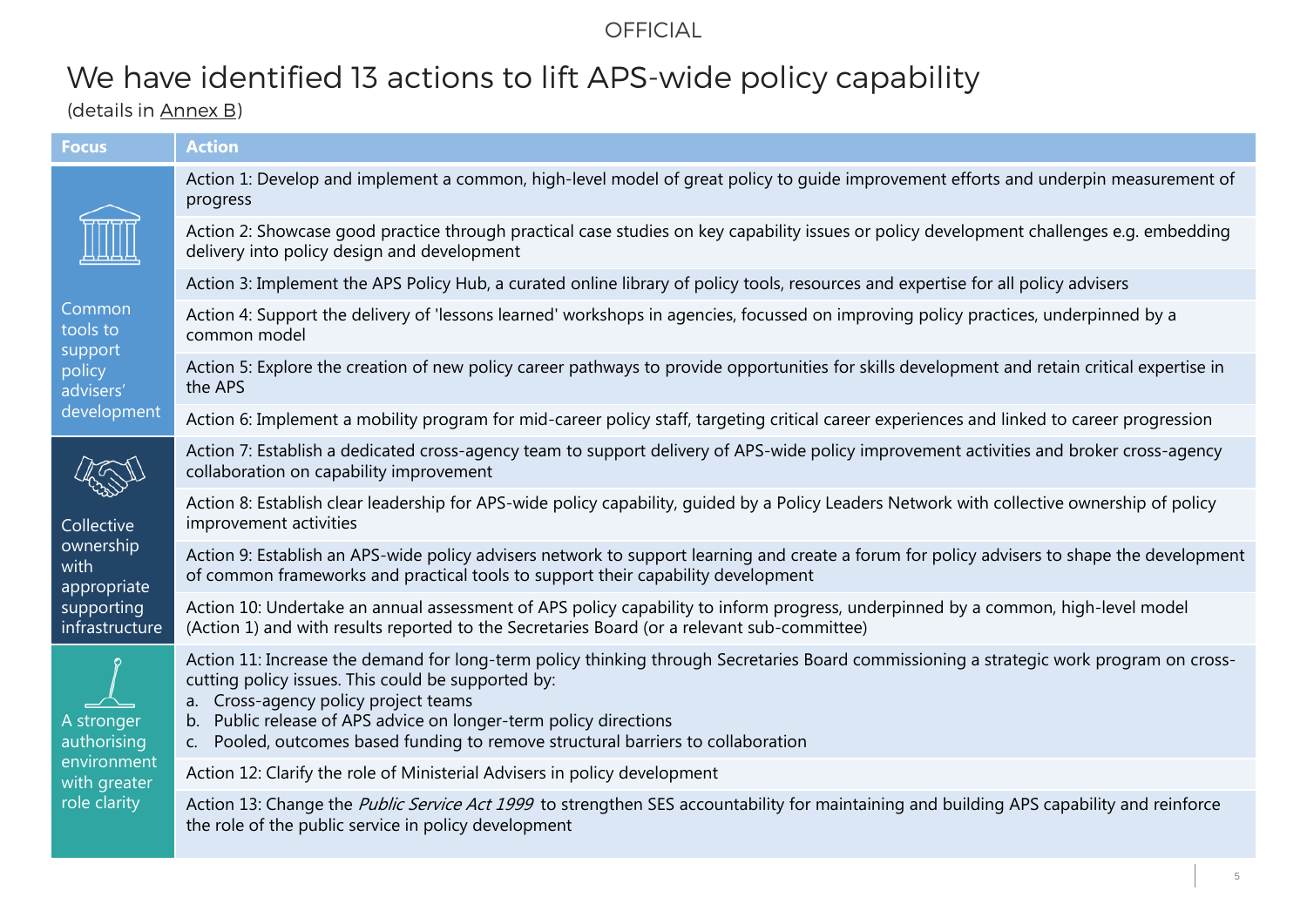## We must learn from past attempts and embed sustainability from the start

## Previous reviews have sought to lift policy capability and embed implementation and delivery into policy design, with limited impact

In 2010, Ahead of the Game<sup>1</sup> made several recommendations to lift policy capability, including improved guidance. While these reforms were implemented<sup>2</sup>, both the APS Policy Implementation Network (APSPIN)3 and the Strategic Policy Network were subsequently wound down. PM&C's policy implementation guidance has also not been updated since 2014.

In 2015, Learning from failure<sup>4</sup> highlighted the inextricable link between policy and delivery and the negative impacts that could occur when implementation was not sufficiently integrated with policy design. The government did not formally respond to this report<sup>5</sup> and much of its vision remains unfulfilled.

The report also noted the industrial scale, command-and-control origins of the APS mean that reforms must be pursued in a systemic way, with sustained commitment.

Both the UK $6$  and NZ $7$  are pursuing holistic strategies to build policy capability. Their experiences highlight the key risks associated with any crossgovernment capability work:

- Lack of political support can reduce motivation for change and lead to sudden changes to project resources
- Insufficient resources can slow momentum, feeding staff cynicism and undermining delivery
- Key leader risk exists where a reform process relies too heavily on the drive of one key leader
- Measuring impact is challenging without an agreed framework and requires ongoing focus
- Demonstrating value is hard as capability takes time to build. Communication must be clear and ongoing
- Lack of buy-in/visibility. Top down strategies can suffer from a lack of buy-in or visibility from staff on the ground.

The Roadmap has taken these lessons on board through a focus on three mutually reinforcing areas: authorising environment, collective ownership and common tools

Better guidance and tools cannot deliver a sustained improvement in capability without effective leadership, broad buy-in and a more positive authorising environment.

The Phase 2 model aims to ensure sustainable change through:

- Leadership with accountability for APSwide capability, clear strategic direction and the ability to remove barriers
- Taking a collaborative approach, supported by networks with a clear purpose and ability participate in the codesign of tools
- A project team with sufficient resources and an operating model to support regular delivery at pace
- An online APS Policy Hub to ensure that project outputs are easy to access and share.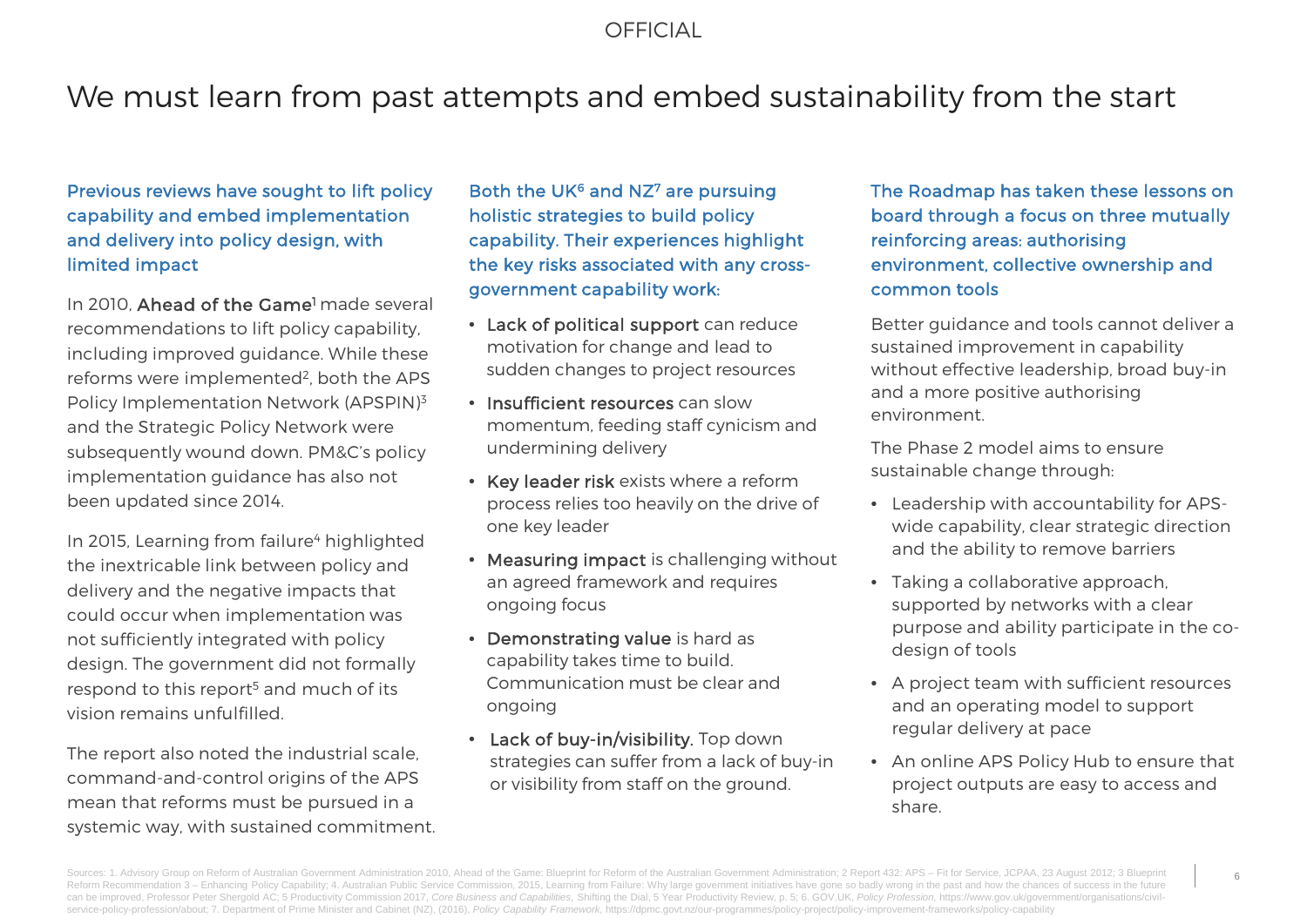## In Phase 2, we will continue to take a collaborative approach, delivering regular outputs through a series of 12-week sprints - indicative only, some sprints may run in parallel

Where possible, tools will be co-designed with policy advisers and leaders and made available on the APS Policy Hub (currently prototype).

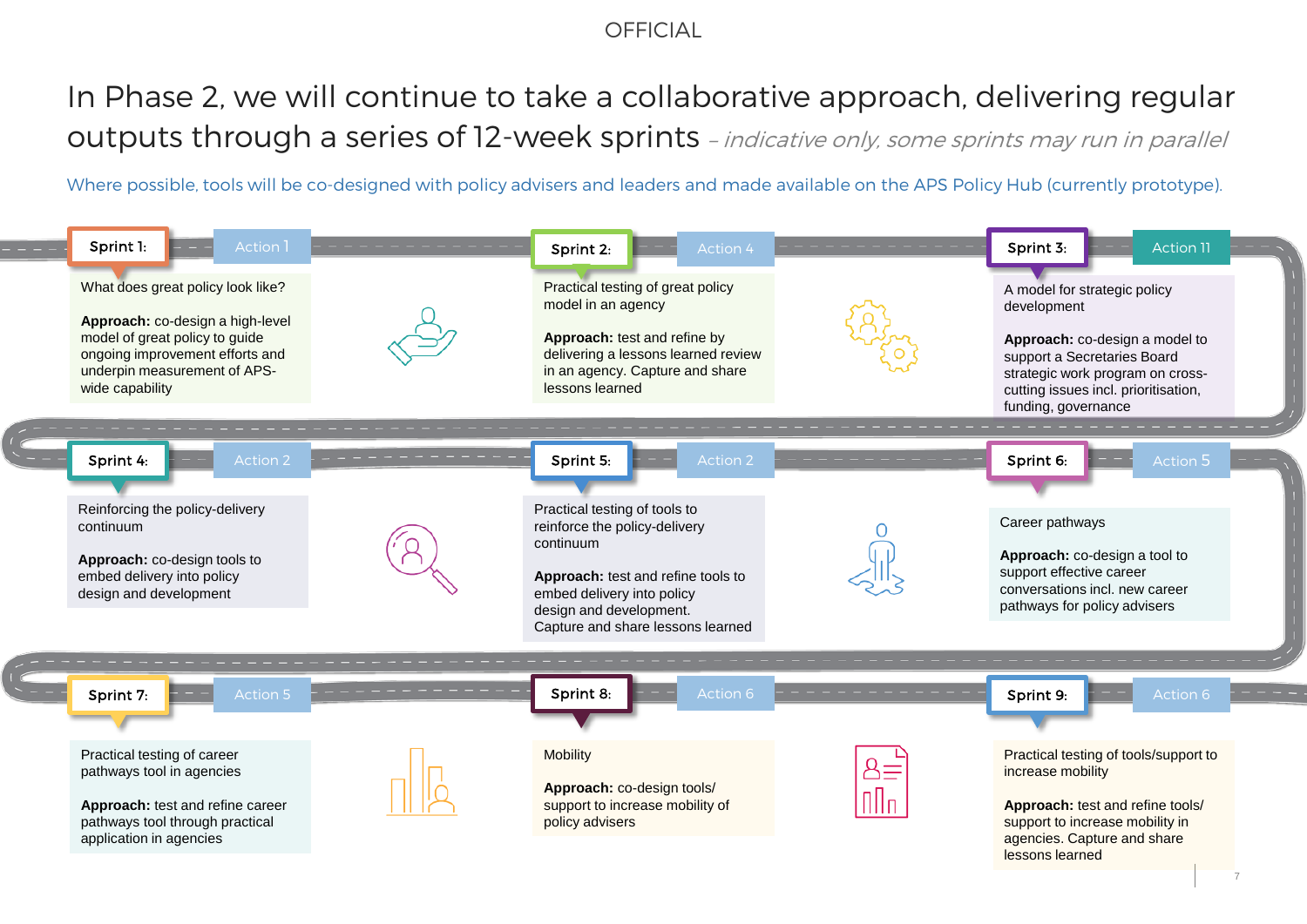## In Phase 2 we will also establish the leadership and networks required to support a more structured, APS-wide approach to capability development

A Secretary-level Steering Group, Deputy Secretary Policy Champions, policy leaders and policy advisers networks to provide regular forums for sharing good practice and an online library of policy tools and resources (the APS Policy Hub). The Project team will also act as a broker to support cross-agency collaboration on capability improvement.

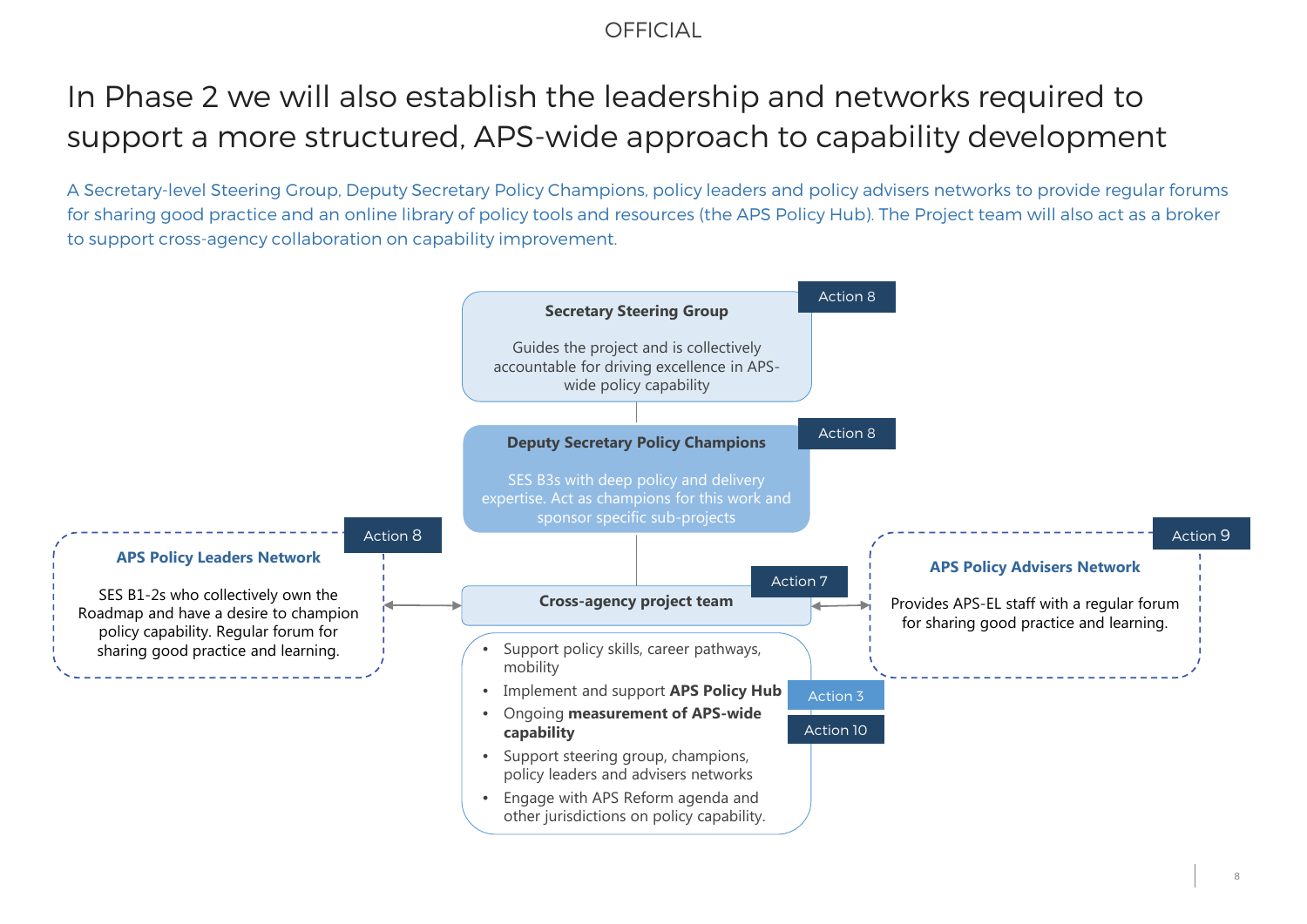## Strengthening the authorising environment is the focus of actions 11-13 and should be considered as part of broader APS reforms

## Leaders create the authorising environment<sup>1</sup> for good policy advice

Ministers and SES set expectations for the quality of advice and policy processes. They are well placed to create an environment in which strategic, collaborative and evidence-based policy is offered.2

Most policy advisers and leaders told us the current authorising environment is not conducive to good practice policy development, the consistent provision of frank and fearless advice or investment in future capability

Without a positive authorising environment, advisers risk 'skills atrophy', and agencies may lack incentives to invest for the long-term. When decision makers reduce their demand for high-quality advice, this lowers demand for the ideas and analysis informing it. Advisers then have less opportunities to develop these critical policy skills.3

It comes back to institutional incentives... [we need to] create opportunities for more independent, creative, long-term policy work."

Supply-side efforts to improve will have limited impact without a stronger authorising environment that increases the demand for good practice and reinforces the role of the APS in policy development

The Improving Public Sector Productivity Roadmap and the Independent Review of the APS provide a major opportunity to reset expectations, reinforce roles and empower policy leaders.

Ministers are entitled to expect that Secretaries will be proactive in ensuring that preconditions for robust advice exist in their agencies."

Peter Shergold, 2015

Secretaries should demand good practice policy development, but we all need to take collective responsibility for good policy advice, and should not be waiting for permission.

The next generation of policy advisers and policy leaders are ready to harness this opportunity.

We have identified some key actions which collectively, would significantly strengthen the authorising environment:

### Action 11

Increase the demand for long-term policy thinking through a Secretaries Board commissioned strategic work program on cross-cutting policy issues. This could be supported by:

- Cross-agency policy project teams
- Public release of APS advice on longerterm policy direction
- Pooled, outcomes based funding.

### Action 12

Clarify the role of Ministerial Advisers in policy development.

### Action 13

Change the Public Service Act 1999 to strengthen accountability for maintaining and building APS capability and reinforce the role of the public service in policy development.

### EL2 Policy Manager

Sources: 1 Refers to the context in which policy advice is requested, developed and delivered.: 2 Tiernan A, (2015) Craft and capacity in the public service, Australian Journal of Public Administration, 74(1), p.17.: 3 Car Malbon E. (2017) "Preventing Dysfunction and Improving Policy Advice: The Role of Intra-Departmental Boundary Spanners. Refers to the context in which policy advice is requested, developed and delivered.; 4 Australian Publ Commission, 2015, Learning from Failure: Why large government initiatives have gone so badly wrong in the past and how the chances of success in the future can be improved, Professor Peter Shergold AC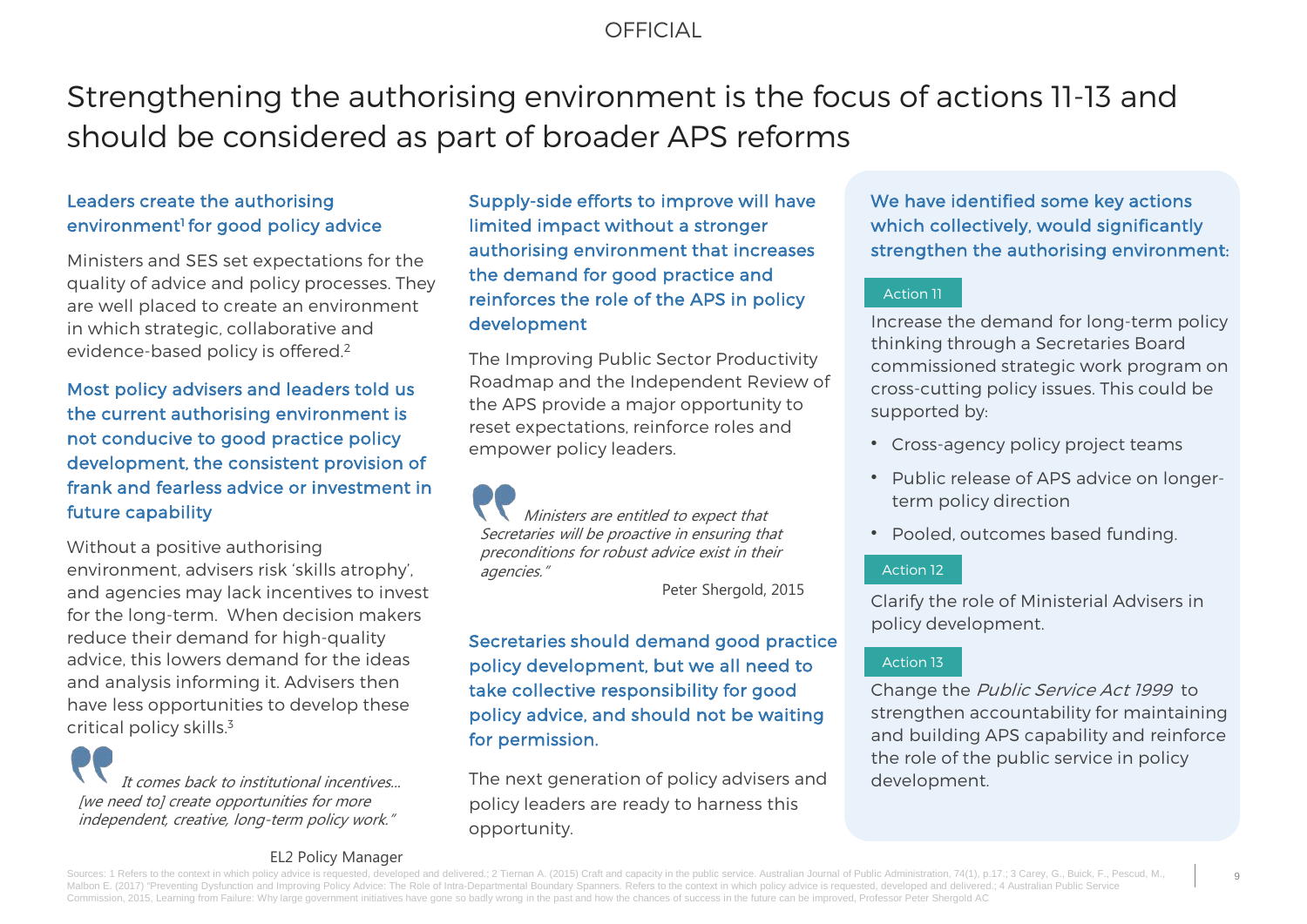By lifting APS policy capability we can improve government decisionmaking and deliver better outcomes for Australians

Successful delivery of the Roadmap will deliver benefits to policy advisers, policy leaders and their agencies, and the broader APS.

The future of policy in the APS is ours to create, together.



## Benefits for policy advisers

- Clear expectations about critical policy skills and professional standards, supported by a common set of tools and resources
- More opportunities to share learning and build networks with colleagues
- Greater clarity about the role of the APS policy adviser and more opportunities to engage in long-term policy development.



## Benefits for policy leaders and their agencies

- A common framework to guide policy improvement activities and access to practical tools to support high performing policy teams
- Greater opportunities to collaborate on improvement activities and shape APSwide improvement efforts
- Greater demand for good-practice policy development, strategic thinking and investment in capability
- Taking ownership for building capability provides a clear signal that leaders take the future of policy in the APS seriously.



## APS-wide benefits

- Common vision and language for policy and a clear strategy to drive improvement across the APS, underpinned by clear measures of success
- Highly engaged policy leaders driving sustainable improvement efforts with ready-made forums in which to discuss APS-wide policy issues
- A reinvigorated APS that can consistently deliver high-quality, responsive and implementation-ready advice to current and future governments.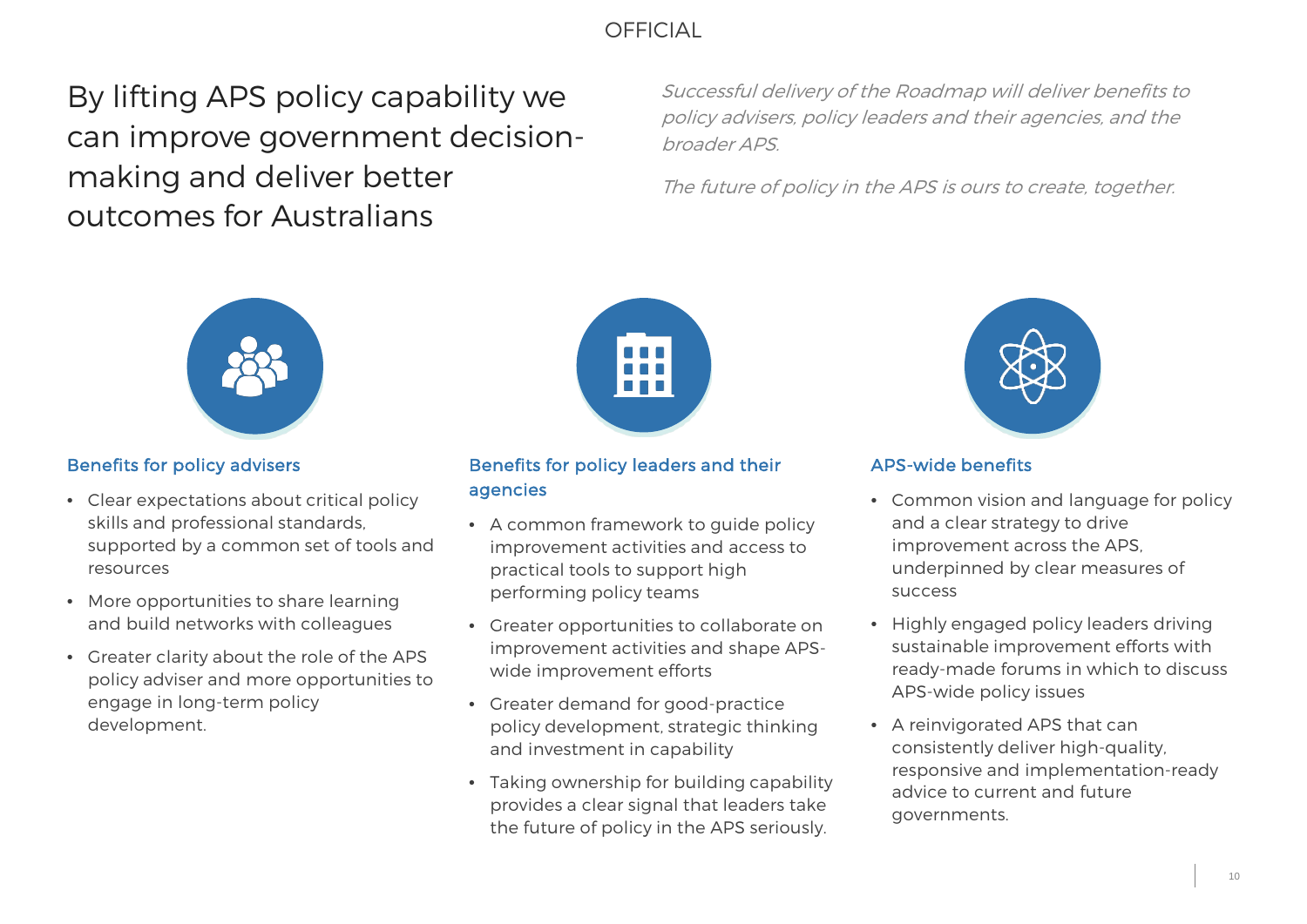## Annex A – Barriers to lifting APS policy capability

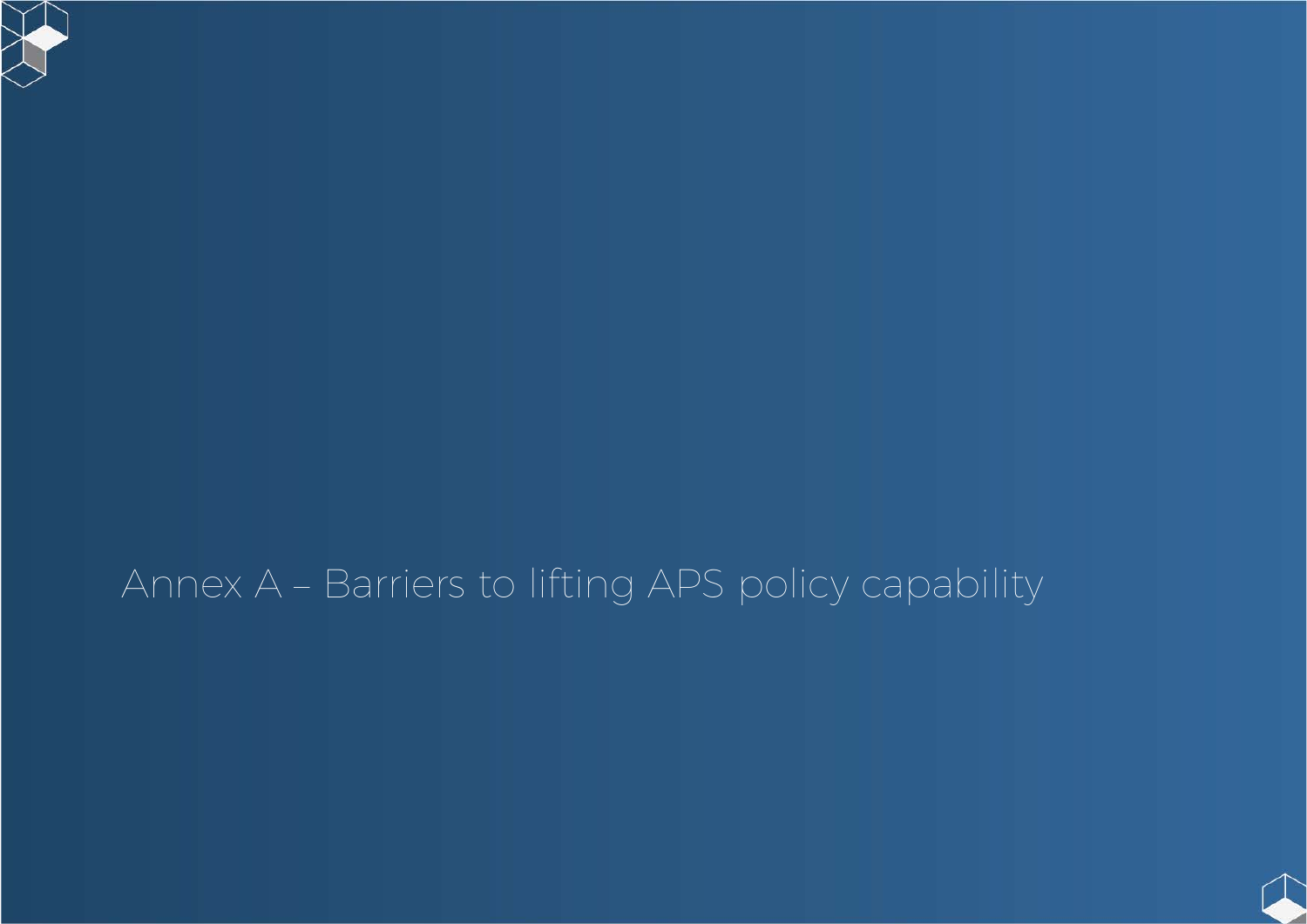## OFFICIAL Challenge and the challenge of the challenge of the challenge of the challenge of the challenge of the challenge of the challenge of the challenge of the challenge of the challenge of the challenge of the challeng

## There is a lack of demand for longer-term, strategic policy development

Policy advisers have believed for some time that the pendulum has swung too far in favour of responsiveness at the expense of stewardship<sup>1</sup>

APS Employee<br>Census 2018 APS Employee Census 2018

39% of strategic policy officers do not believe SES in their agency set a clear strategic direction.

Agencies are highly responsive to the immediate needs of their Ministers. Policy advisers say that they spend much of their time doing short-term, reactive work.

Many are frustrated that they do not have the time, space or opportunity to do longer-term, strategic policy development. This is particularly the case for EL1-2 level advisers in notionally 'strategic' roles.

We are now more accountable to Ministers and less independent. We are not delivering on our stewardship role as much as we should."

EL2 Policy Manager

Policy advisers feel there is a lack of demand for longer-term strategic policy development. Most time is spent on short-term reactive work and not enough on longer term thinking. There is less opportunity to develop the skills for the future (e.g. citizen engagement, data literacy) which will drive improvement in policy advice.

Responsiveness is important, but longerterm thinking is critical to deliver the outcomes that citizens (and Ministers) want

Producing briefs, talking points and correspondence are essential functions of the public service. But the demand side factors driving this short term work – governmental priorities and decision making styles2 – also shape broader approaches to policy development and strengthens the skills of policy advisers in these areas at the expense of others.

Policy advisers recognise that good policy advice requires a longer term strategic focus and that the purpose of the APS includes enduring from government to government, providing continuity.

Short-term needs the long-term – because the deep knowledge is required to answer the immediate."

APS5 Policy Adviser

A focus on longer term, strategic advice can only be achieved by the APS creating the space needed to fulfil this essential function.

### Some agencies are taking steps to carve out space for long-term policy thinking, however, more investment is required.

In recent years, some agencies have set up new types of strategic policy teams, horizon scanning capabilities and are running cross-department 'blue skies' processes.

While this is a positive development, it is clear that greater focus, resources and time needs to be allocated to 'big P' policy development in the APS.

BAU teams cannot give thought capital to what is in the long-term, so you need tiger teams or some team that is charged with the longer term vision."

SES1 Policy Leader

 $\cdots$ we think about what this Minister wants, but what might the next Minister want? And what does the public want in the long-term?"

EL2 Policy Manager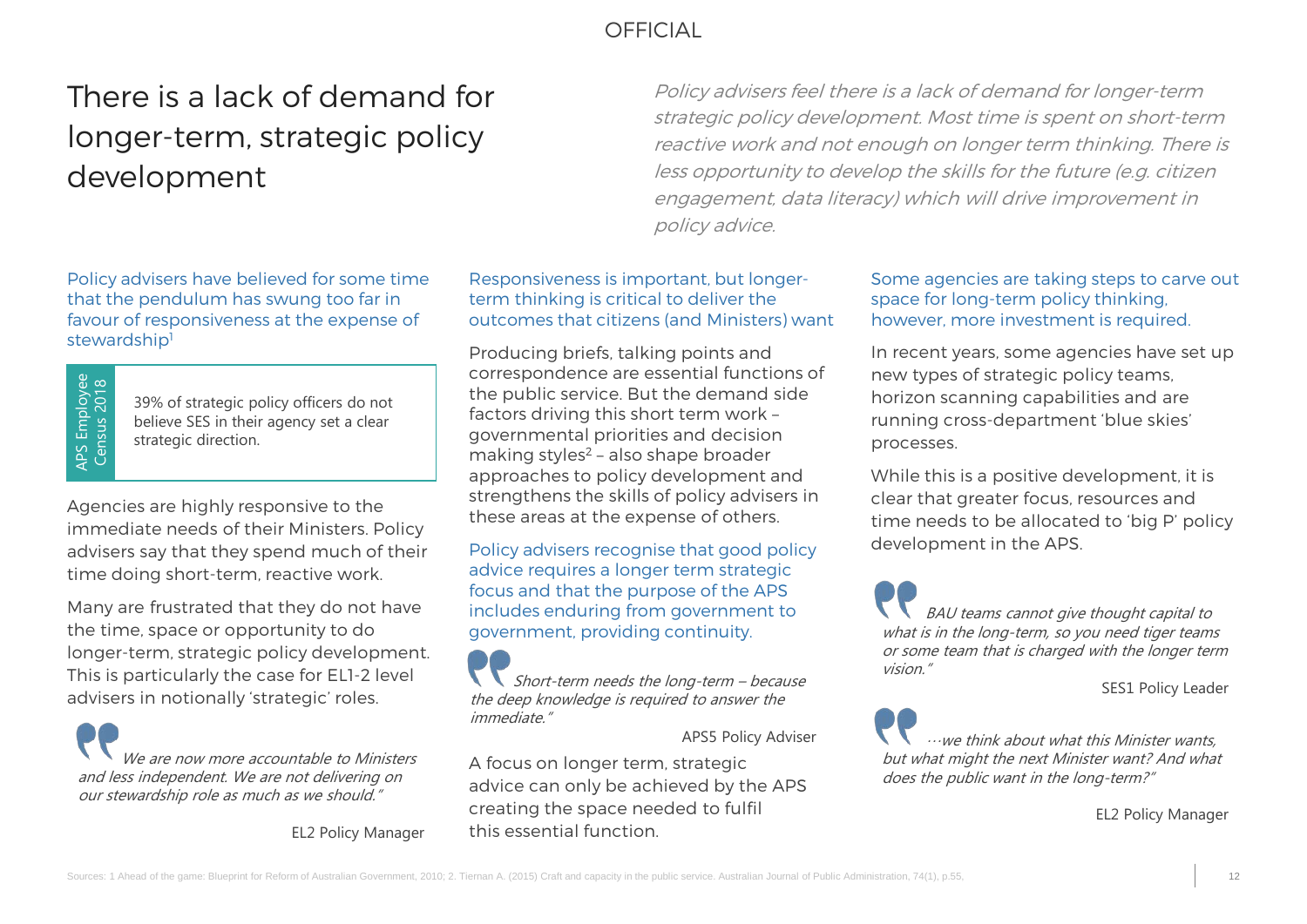## Inconsistent leadership means that we miss opportunities to demonstrate the value of the APS policy advice

The APS has many excellent policy leaders. Yet, our research found there is a cohort of timid, risk averse leaders stifling new ideas, focussing on short-term outcomes and limiting capability building. A lack of understanding and trust between the APS and Ministers' Offices means frank and fearless advice is not always welcome and skills of the APS not maximised.

Most policy advisers can name a great policy leader. Yet, advisers point to a cohort of timid leaders who spend their time 'controlling' risk

Advisers believe that great leaders enable their people to be at their best, carve out the space for strategic thinking, encourage engagement and promote innovation.<sup>1</sup>

In contrast, policy advisers report that timid, disempowered leaders try to control risk by:

- Not providing frank and fearless advice
- Discouraging new ideas
- Limiting information flows and not delegating responsibility to staff
- Focusing on short-term process rather than long-term outcomes.

Other studies found that poor leadership may be a reason why advisers don't make use of policy relevant research and evidence.2

Many advisers understand the policy craft and their role as impartial public servants. However, when daily practice diverges significantly from this ideal, this creates uncertainty and cynicism

In particular, policy advisers want greater clarity about the respective roles of public servants and ministerial advisers in the policy development process.3

The APS is bound by law to provide frank and honest advice. It is legitimate to caution Ministers and government where policy directions or implementation may create problems… Ministerial staff will legitimately provide policy and political advice to complement that of the Secretary. This relationship is governed by a code of conduct that protects the apolitical nature of the APS…"

Ahead of the Game, 2010

Only 42% of strategic policy officers agree their agency inspires them to come up with new or better ways of doing things.

When we don't provide frank advice we fail to demonstrate value. This can diminish our standing with Ministers and risks the APS being 'cut out' of policy development

Some policy advisers report that their agency's relationship with their Minister's Office is characterised by a lack of understanding and trust.<sup>4</sup> In this environment, frank and fearless advice is not always welcomed or provided, nor are policy advisers used to their full potential.

Some Ministers Offices don't understand the capability and the depth of talent in APS that can benefit their work and their perspective… they don't know what they don't know. But the APS has a bit to answer for too… we don't take a facilitative approach."

SES1 Policy Leader



Only 29% of strategic policy officers agree their agency recognises and supports the notion that failure is a part of innovation.

APS Employee<br>Census 2018 APS Employee Census 2018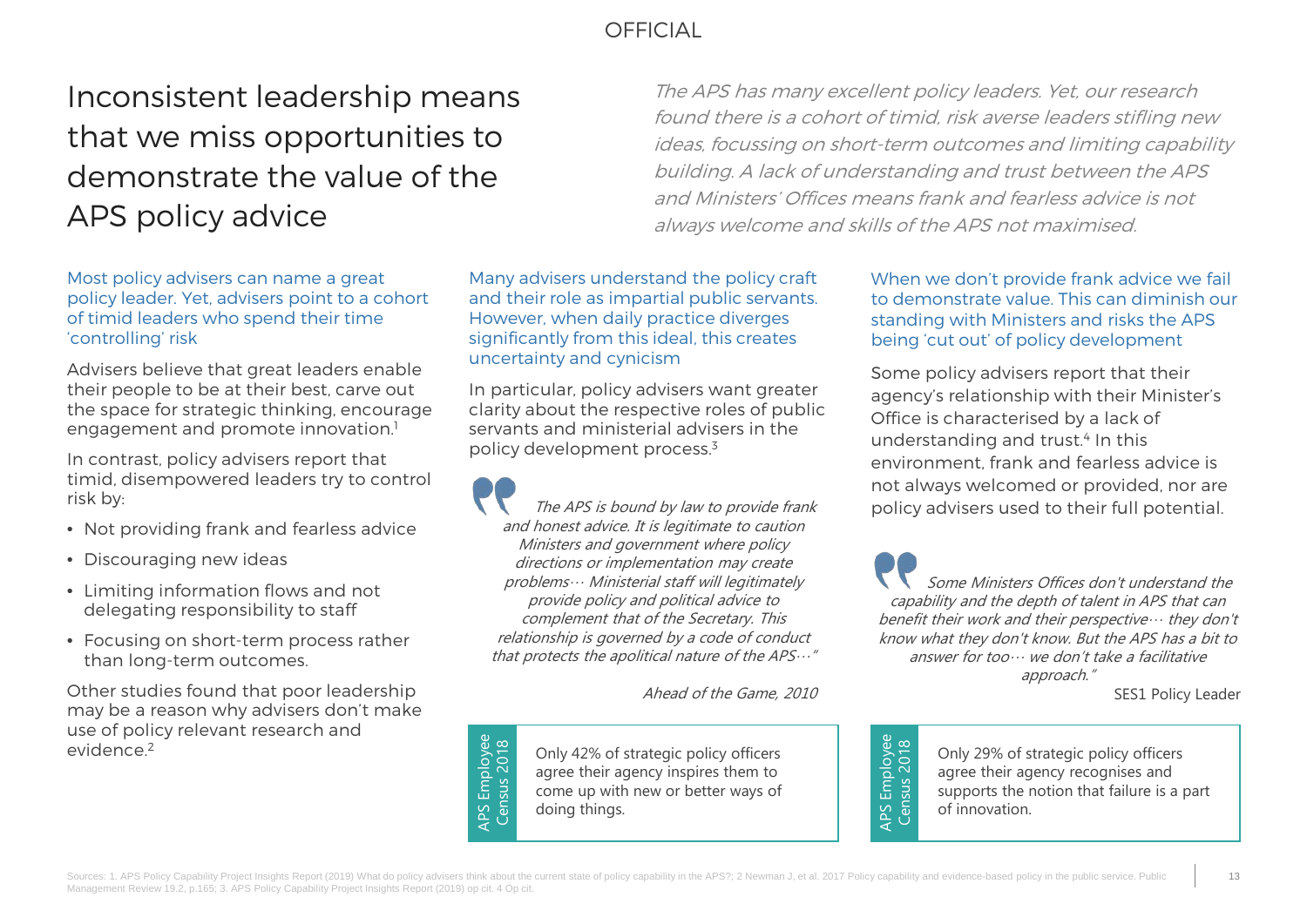## There is a lack of structured support for advisers' professional development

Though foundational training is provided to early career policy advisers (e.g. graduates), policy advisers are critical of training provided to more experienced officers. While most believe onthe-job experience is key, structured support for development and career progression is lacking.

Many agencies provide foundational policy training, but much of this is targeted towards graduates

Graduates and ex-graduates... there is a perception that they are the ones to be given opportunities... [it's] frustrating when you don't come in through the graduate scheme. EL1 Policy Adviser

## Experienced officers are critical of the training options available to them

Policy advisers report that access to relevant training is variable and the quality of some offerings is poor.<sup>1</sup> Advisers are particularly critical of the relevance and 'fit' of training provided by academics and consultants.



### Policy advisers mostly go it alone on their professional development

Advisers perceive that there is little structured support to assist with their skills development.3

Once I graduated from the graduate programme I had this sense of 'oh is this it?' Do I drift on the ocean of the public service now?"..

APS6 Policy Adviser

### Immediate supervisors play a critical developmental role. But many do not coach and mentor their staff

A third of advisers want better options for  $L&D^2$  opportunities and think about career  $\sim$  0% Some supervisors actively seek out opportunities and think about career pathways; others allocate little focus to this task.

> Some advisers say that it's luck if a supervisor actively supports staff development.4 Advisers speculate that there is a lack of incentives for their leaders to take capability development seriously.

### There is a lack of career pathways for those whom do not want to be a 'generalist manager'

Policy advisers resent the lack of career pathways for 'non-generalists', and suggest that this led to a loss of APS expertise. This is partly attributed to rigid application of the Integrated Leadership System, which encourages a generalist focus.5







Only 61% of strategic policy officers indicated that their immediate supervisors discussed their career plans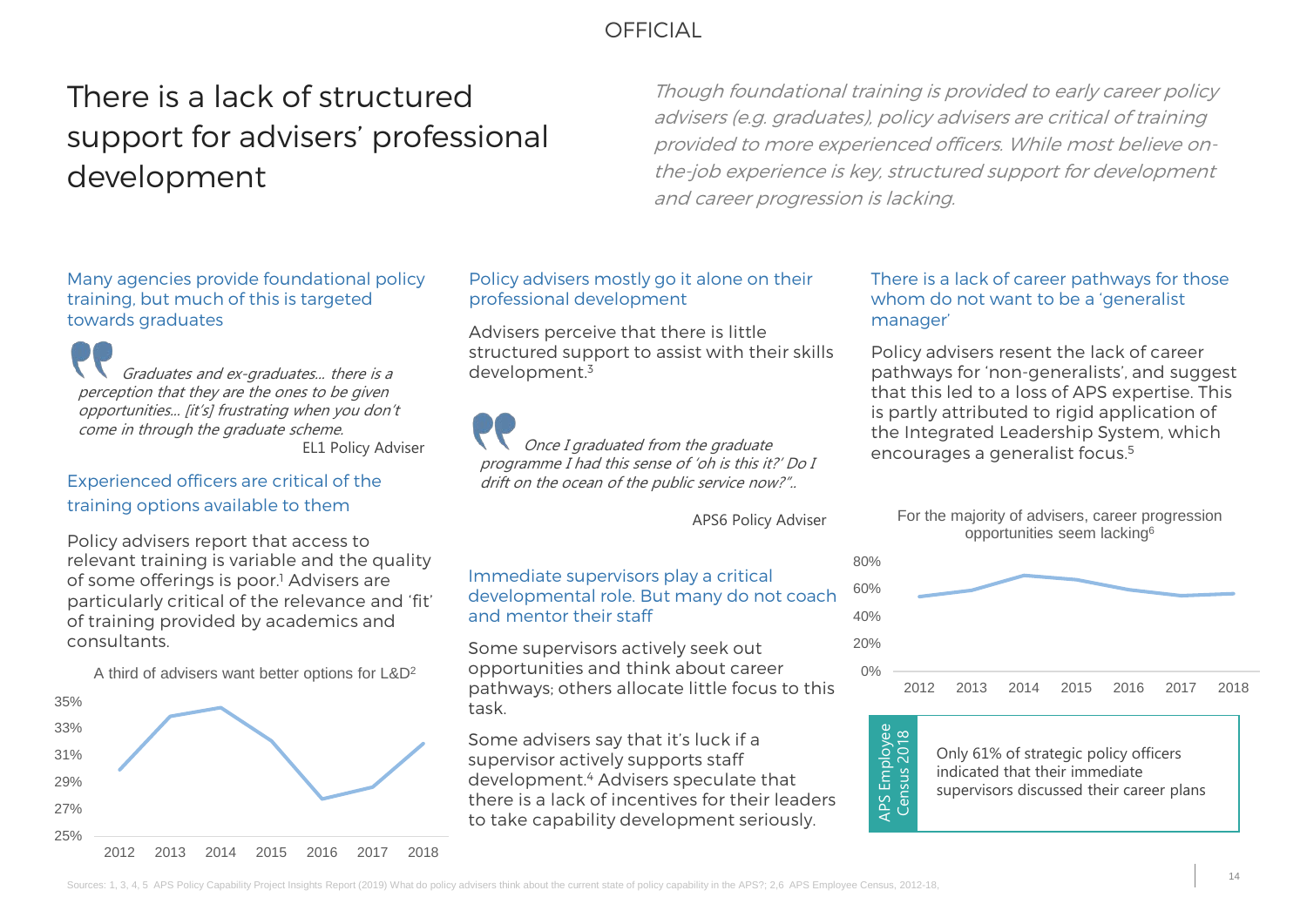## Risk aversion leads to unnecessarily narrow policy processes and perceptions of elitism

The APS can collaborate effectively on short-term policy tasks. But longer-term policy development tends to be siloed whether it be due to culturally entrenched behaviours (turf protection, agency-first mindset) or inability to easily connect across agencies. Many advisers do not feel empowered to speak to people outside of government.

### Agencies collaborate well on short-term tasks and in response to crises

Clear ministerial or senior executive authority (e.g. implementing a Charter Letter directive) is a powerful enabler for collaboration. The taskforce model is a proven way to drive collaboration on shortterm policy development.

Taskforce teams are more agile and have greater access [to SES], and get more exposure to fast decision-making."

SES1 Policy Leader

## Longer-term inter-agency collaboration is harder to sustain and remains largely siloed

This problem with collaboration may be due to a lack of clear cross-cutting policy priorities to guide collaboration or heavily embedded mindsets of 'Minister first' and 'what's in it for me'!

A lack of enabling systems and tools amplifies collaboration hurdles. An across APS staff directory and common ICT, could improve collaboration and coordination.

## There are long-standing tensions in our policy system

Some policy advisers perceive external engagement is not always genuine, which can reinforce a 'silo' mindset and inhibit collaboration. This includes between:

- policy and delivery staff;
- central and line agencies:
- policy makers and academia;
- policy makers and other stakeholders;
- the APS and our state counterparts.

Cabinet processes prevent open dialogue at the bureaucracy level... Cabinet-in-Confidence rules are used to lock out [other agency] stakeholders."

EL1 Policy Adviser

We haven't nailed cross-government strategic policy connections and collaborations."

EL2 Policy Manager

## Harnessing a broader range of perspectives could enhance our policy advice

Many advisers believe that citizens' voices are underrepresented in policy development. Policy advisers don't feel empowered to speak directly with people outside of government, even in low risk situations.

I wouldn't feel comfortable [to pick up the phone] – it's not the done thing, and wouldn't make the Executive comfortable. It might create expectations that the Government can't meet."

EL1 Policy Adviser

Academics are not well-versed in policy, and policymakers are not well-versed in research; there needs to be a better 'revolving door' for people."

#### APS6 Policy Adviser



Only 45% of strategic policy officers agree their agency has the right skills to manage risk effectively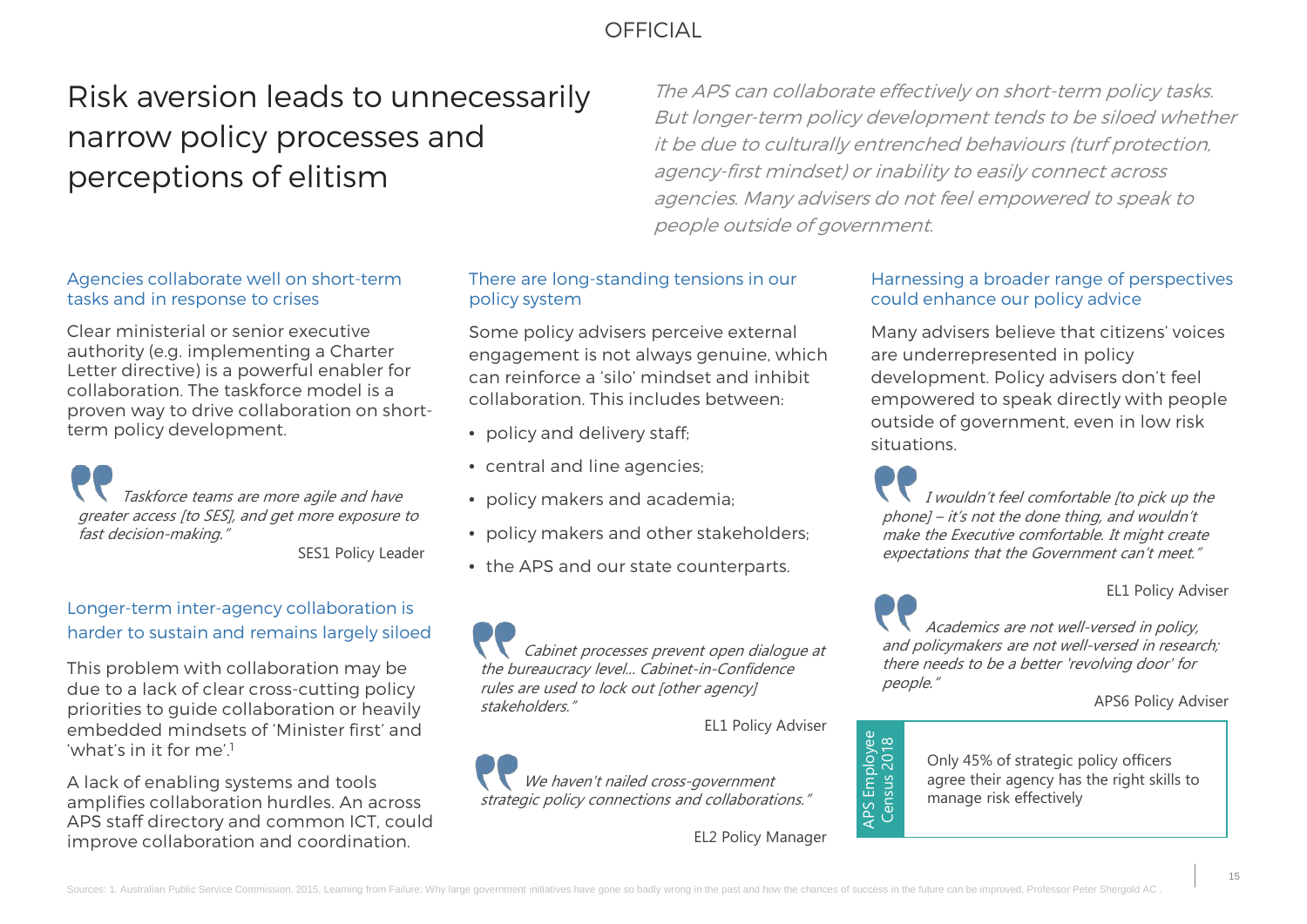## Annex B – 13 Actions to lift policy capability

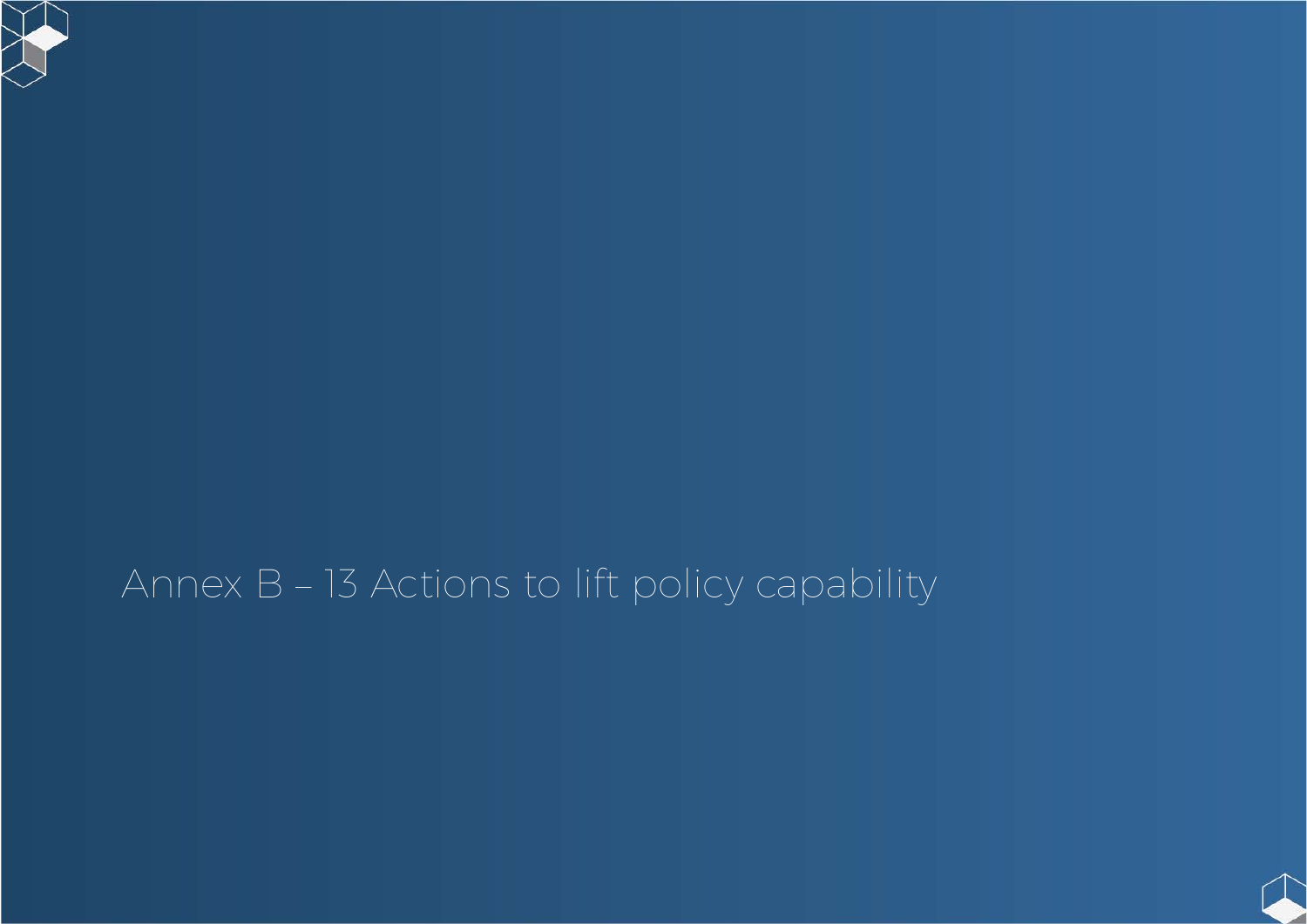## Action 1: Develop a common, high-level model of great policy to guide improvement efforts

## Problem

There is no APS-wide framework to guide improvement efforts or to underpin measurement of policy capability, either at an individual, agency or system level.

## Proposed action

Co-design frameworks that spell out the domains of great policy, plus performance indicators and 'lines of inquiry', to assist policy advisers and policy leaders to measure and build capability.

The models must be sufficiently robust to enable consistent measurement, but also retain flexibility to ensure whole-of-APS relevance.

### **Benefits**

- Measure and understand the current state of policy capability and underlying causes.
- Clarify expectations about critical policy skills and professional standards for policy advisers and policy leaders to aspire to.
- Guide career conversations and professional development strategies.

### Implementation approach

- Project Team to co-design frameworks with APS Leaders and Policy Networks building on existing efforts.
- Test and pilot model of great policy in agencies.
- Ensure alignment with current and future APS reform efforts, including:
- o ARC stream work on APS workforce strategy and professions model
- o APS Review consideration of professional streams.

#### Risks and mitigations

- Key risks include a lack of buy-in across the APS, a lack of consensus on what good looks like, and low-uptake of the policy capability tools.
- These risks can be mitigated through a co-design approach to developing the models. Engagement with policy leaders and policy advisers will help deliver collective ownership of implementation.

### Dependencies

- Action 4 Lessons Learned workshops to apply the framework to assess policy capability.
- Action 7 Phase 2 Project Team is required to engage with agencies and co-develop the model.
- Action 8 Deputy Secretary Steering Group will oversee development and implementation.
- Action 10 Annual measurement will apply the policy capability framework

#### Where has this been done?

• New Zealand<sup>1</sup>, United Kingdom<sup>2</sup>, WA.<sup>3</sup>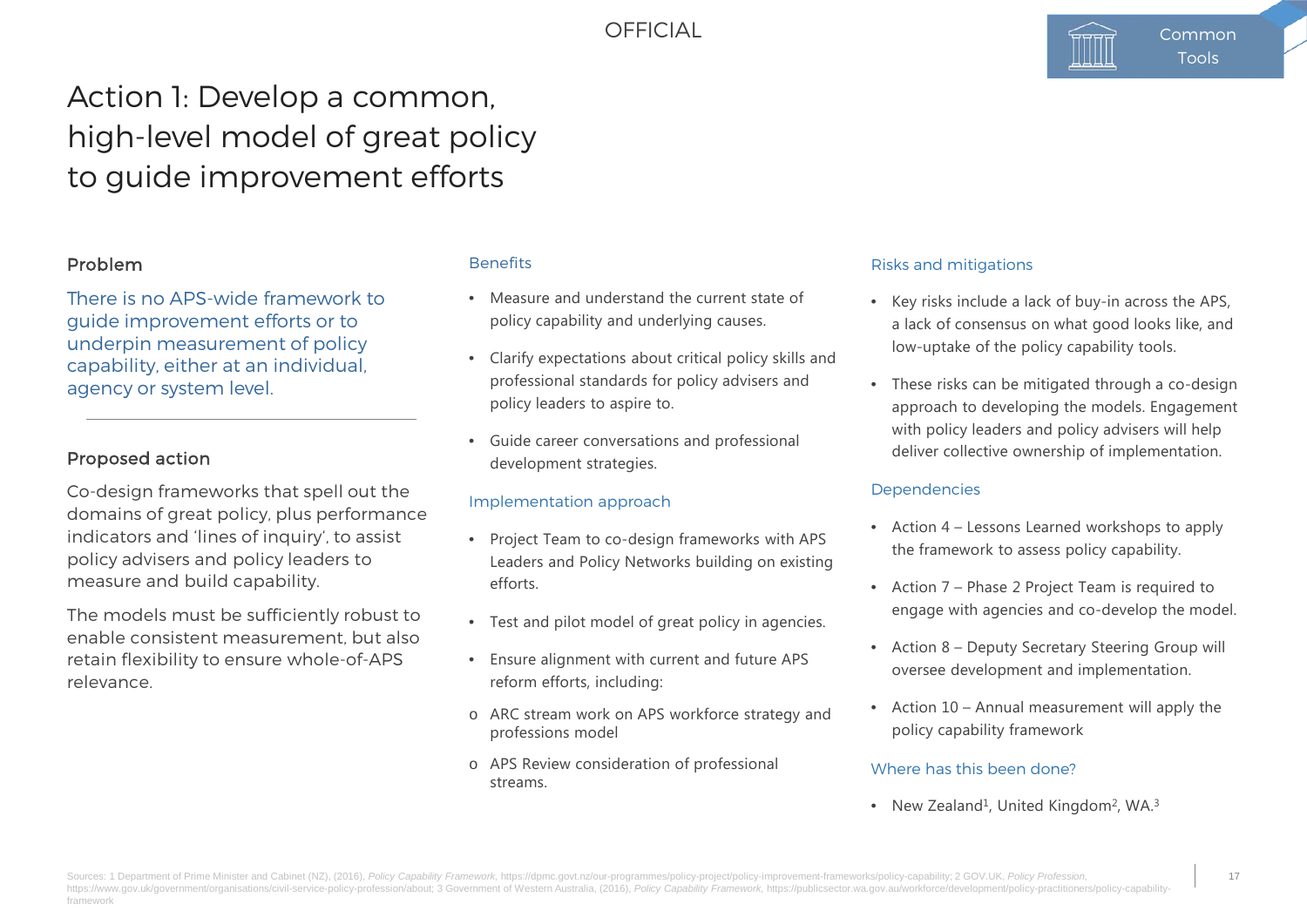## Action 2: Showcase good practice through sharing of practical case studies

## Problem

Many policy improvement initiatives are underway or have been completed without avenues for policy advisers and policy leaders to share their experiences as case studies for others to learn from.

## Proposed action

Showcase good practice through practical case studies on key capability issues or policy development challenges, e.g. embedding delivery into policy design and development.

Showcases could be shared through 'show-and-tell seminars', workshop events, case study documents uploaded to the APS Policy Hub.

### **Benefits**

- Showcase good practices used in policy development across the APS.
- Assist agencies to align improvement efforts under a longer-term strategy or unifying vision.
- Celebrate successes and diversity of approaches.

#### Implementation approach

- Identify examples of good policy practice across the APS.
- Showcase these practices as practical case studies through different channels.
- Could include show-and-tell seminars, case study document on Policy Hub, and other channels.

#### Risks and mitigations

- Policy advisers and leaders may see little value in showcasing their work. This can be addressed by communicating the benefits – case studies can embed learnings and improve reputation.
- Case studies may be too specific and unrelatable to others' experiences. This could be addressed through a co-design approach and ensuring the case studies are practical and high-level.

### Dependencies

- Action 3 APS Policy Hub could include a searchable repository of case studies.
- Actions 7 and 9 APS Policy Advisers and Policy Leaders Networks are avenues to share the case studies.
- Action 8 Phase 2 Project Team will co-design the case studies with policy agencies.

#### Where has this been done?

• New Zealand<sup>1</sup>, United Kingdom.<sup>2</sup>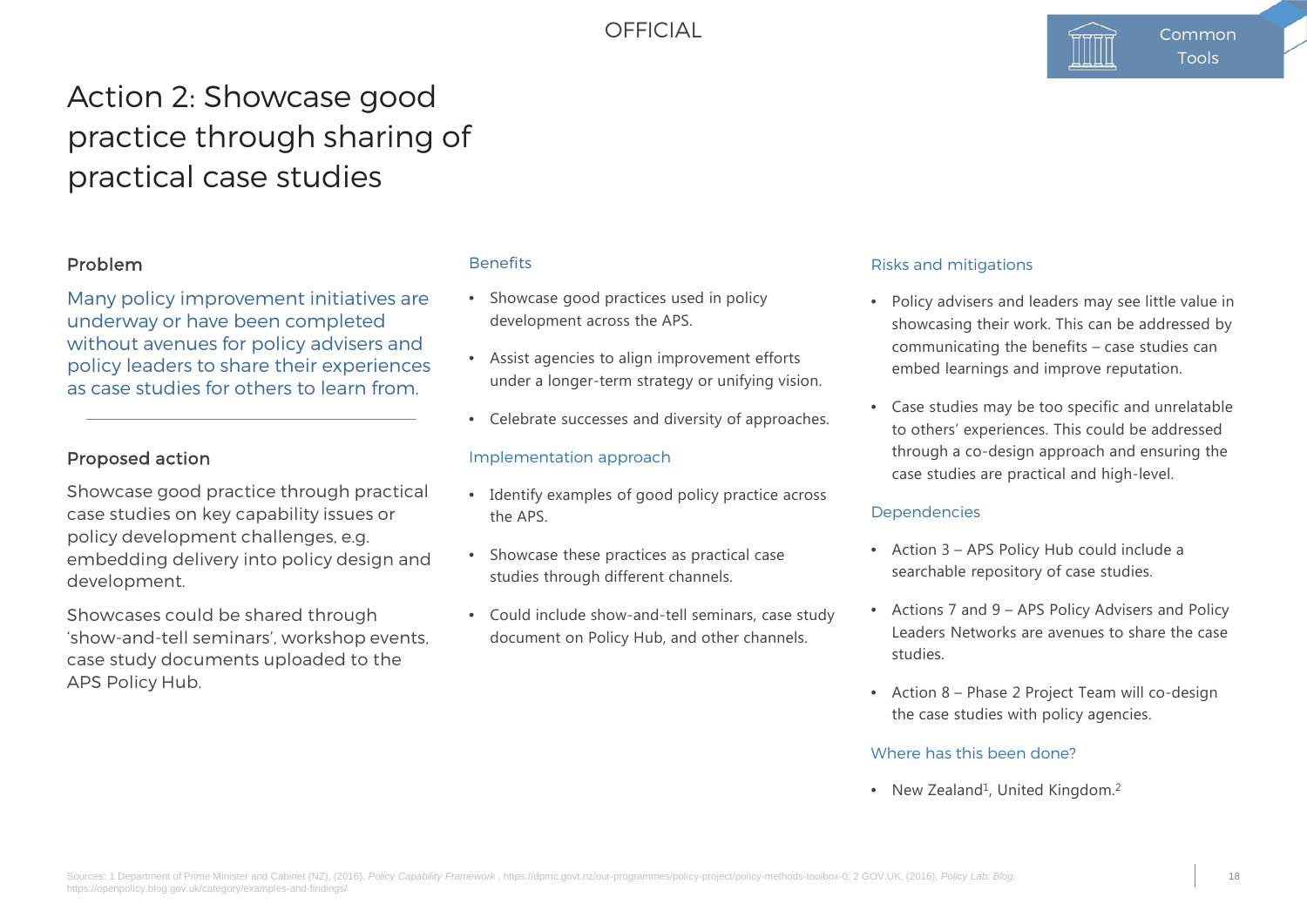## Action 3: Implement the APS Policy Hub

## Problem

Policy tools and resources across the APS are not centrally stored. This means advisers are unable to quickly locate resources that may be helpful to them.

### Proposed action

Implement the APS 'Policy Hub', a curated online library of policy tools, resources and expertise for APS policy advisers and policy leaders.

Resources to be shared on the Policy Hub include: analytical tools and frameworks, process handbooks, and other policy guidance materials.

### **Benefits**

- Provide easy access to useful policy resources in one place.
- Could assist with onboarding staff by providing the materials they need to do good policy.
- Provides a means of connecting with experts across the APS on relevant topics.

#### Implementation approach

- A prototype has been developed. A BETA version is expected to be completed by March 2019.
- Launch website, and seek user feedback on content and functionality.
- Continually develop, test and introduce new content and functionality to the website.

#### Risks and mitigations

- Lack of useful material available on the Policy Hub addressed through collecting feedback on what user needs.
- Risk that the material is difficult to find addressed through adequately resourcing of website development.

#### Dependencies

- Action 2 Good practice case studies could be uploaded to the APS Policy Hub.
- Action 8 Phase 2 Project Team is responsible for updating website content and improving its functionality

#### Where has this been done?

• New Zealand<sup>1</sup>, United Kingdom<sup>2</sup>, Canada<sup>3</sup>, Australia.4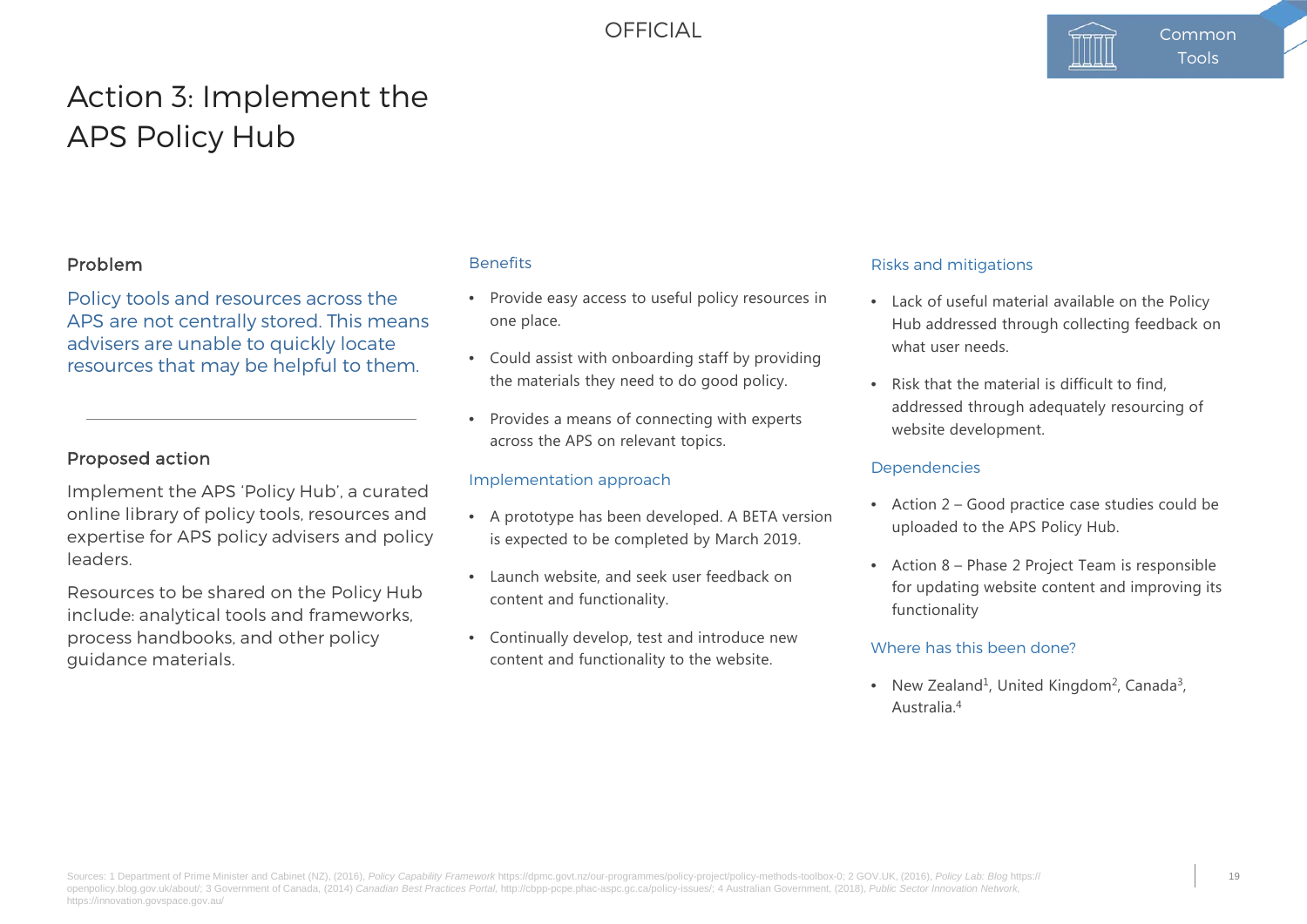## Action 4: Support the delivery of lessons learned workshops

## Problem

Systematic learning from policy processes is not common practice across the APS. No common model or methodology exists to support this.

## Proposed action

Project Team to support the delivery of Lessons Learned workshops in agencies focused on improving policy practices, underpinned by a common model.

These would be internal departmental activities to help policy advisers and leaders reflect on their policy practices and identify areas for improvement.

The Project Team could provide advice and guidance on methodology and application of the model (see Action 1) and facilitation expertise.

### **Benefits**

- Facilitates reflection on and improvement of policy practices and approaches.
- Provides an opportunity to share knowledge on lessons learned.
- Assists with consistent self-assessment and review of policy capability.

### Implementation approach

- Develop practical guidance materials on measuring policy capability, underpinned by the high-level model developed in Action 1.
- Offer support to agencies interested in conducting lessons learned and review processes of their policy capability.
- Share lessons learned via the APS Policy Hub and at events of the APS Policy Advisers and Policy Leaders networks.

#### Risks and mitigations

• Risk that agencies lack SES interest in conducting lessons learned activities. Mitigated through communications to the Dep Sec Steering Group and the APS Policy Leaders Network.

#### Dependencies

- Action 1 Model of good policy underpins lessons learned workshop approach.
- Action 3 Lessons learned captured on the Policy Hub
- Action 7 Project Team to support delivery and as brokers of the knowledge.
- Actions 8 and 9 APS Policy Leaders and Advisers Networks provide an forum to share workshop findings.

#### Where has this been done?

• New Zealand Policy Project<sup>1</sup>.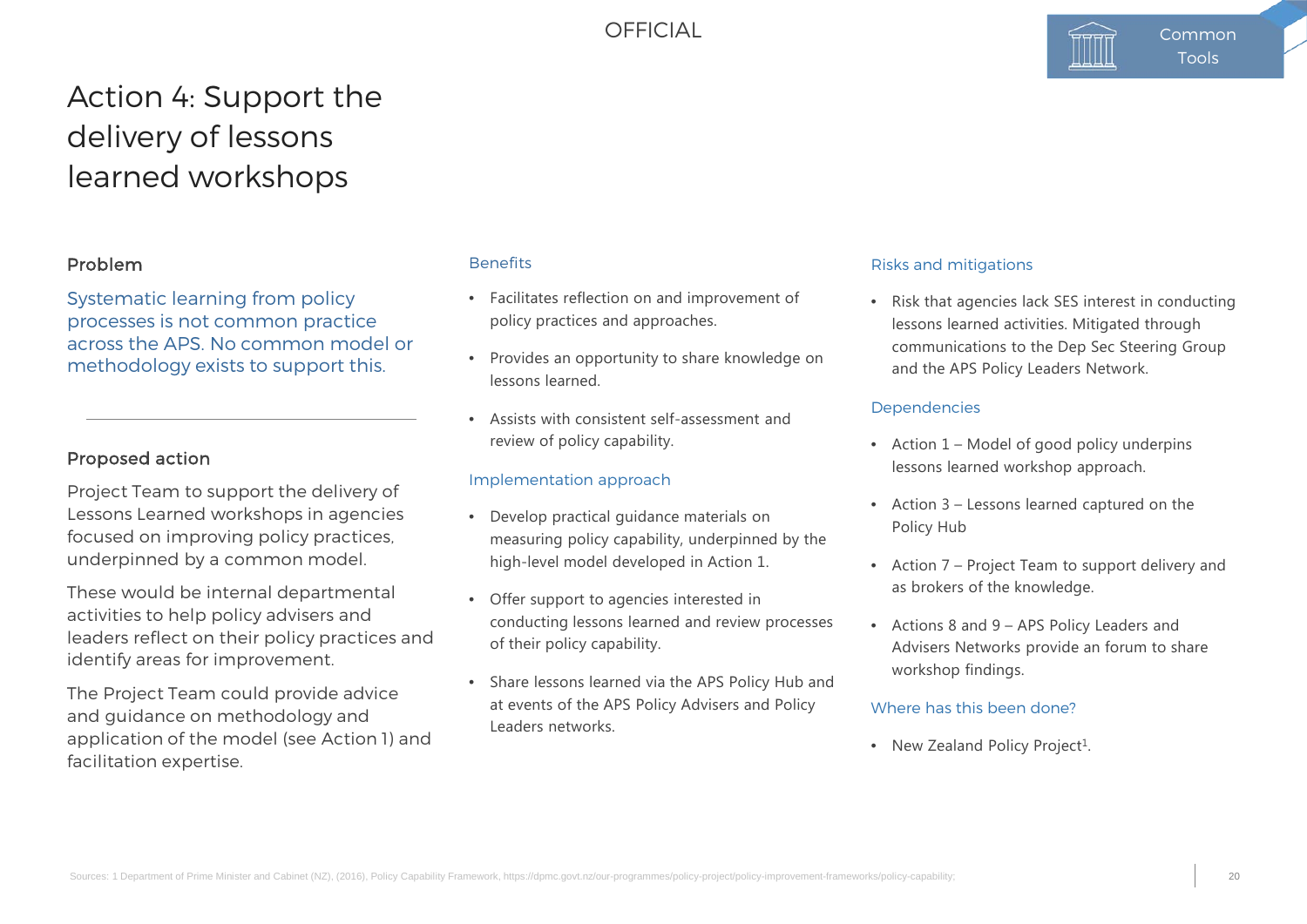## Action 5: Explore the creation of new policy career pathways

## Problem

There are few structures to support policy advisers' career development. This impacts retention of specialists and professional development opportunities for staff.

### Proposed action

Explore the creation of policy career pathways to provide opportunities for skills development and retain critical expertise in the APS.

This requires increasing the transparency of the knowledge, skills and experience and role requirements for different positions.

### **Benefits**

- Provides career options with clear alignment to individual professional development goals.
- Provides clear alignment of training and learning outcomes for non-generalist policy streams.
- Clarity of roles and responsibilities for supervisors or managers to coach, mentor and guide policy advisers' career development.

### Implementation approach

- Co-develop a high-level professional development framework for policy advisers.
- Partner with APSC and agency HR functions to pilot, test and implement framework.

#### Risks and mitigations

• Risk that the career pathways frameworks are too narrow and do not encompass the breadth of APS policy advisers. Managed through a codesign approach.

#### Dependencies

- Action 1 High level model of great policy will outline skills and capabilities for individuals
- Action 7 Project Team to develop and implement.
- Action 9 APS Policy Advisers Network
- ARC stream work on APS workforce strategy and professions model
- APSC work on career conversations.

#### Where has this been done?

• New Zealand<sup>1</sup>, United Kingdom.<sup>2</sup>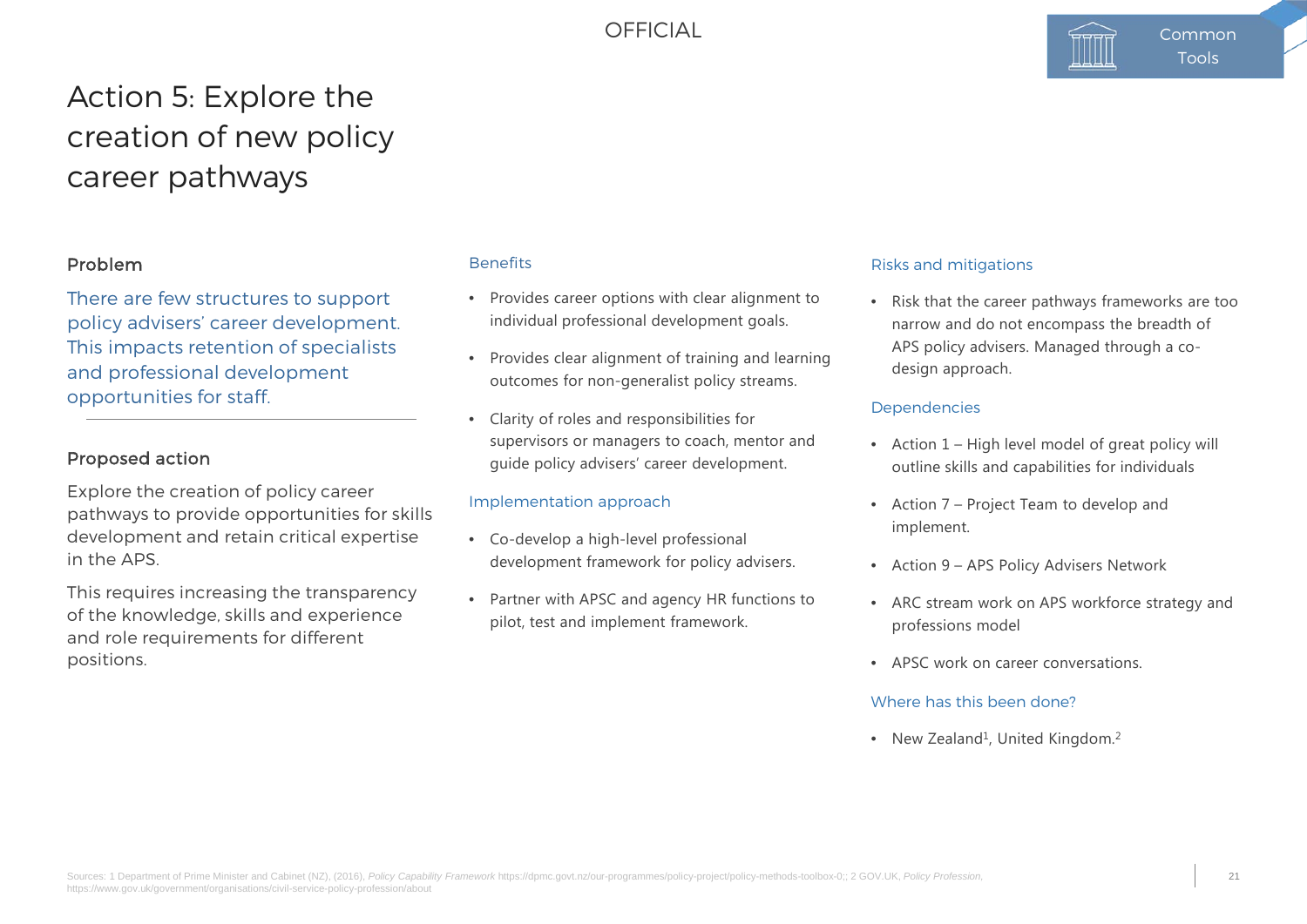## Action 6: Implement a mobility program for mid-career policy staff

## Problem

There is no formal mechanism or program to support mobility (across and outside the APS) for mid-career policy advisers.

## Proposed action

Implement a mobility program for midcareer policy staff, targeting critical career experiences and linked to career progression.

Mobility opportunities could include secondments or rotations across Commonwealth or State and Territory agencies, into academia or stakeholder organisations.

#### **Benefits**

- Helps builds personal networks, cross-agency partnerships, and external relationships (stakeholder groups, academic community).
- Provides policy advisers with valuable professional experiences and learning opportunities in alternative work settings.

### Implementation approach

- Develop parameters regarding conditions of mobility arrangements between agencies.
- Design model of mobility within existing professional development frameworks.
- Partner with APSC and agencies to pilot, test and implement model.

#### Risks and mitigations

- Risk that managers are inadequately equipped to make workforce planning decisions with a more mobile workforce. Addressed through providing managers with adequate support and training.
- May lead to challenges in team knowledge management and continuity. Addressed through adequate information management practices.

#### Dependencies

- Action 1 Model of good policy could inform parameters of a mobility program.
- Action 5 Career pathways framework provides framework for mobility opportunities.
- The APSC's work on a whole-of-government mobility program.

### Where has this been done?

• Singapore<sup>1</sup>, United Kingdom.<sup>2</sup>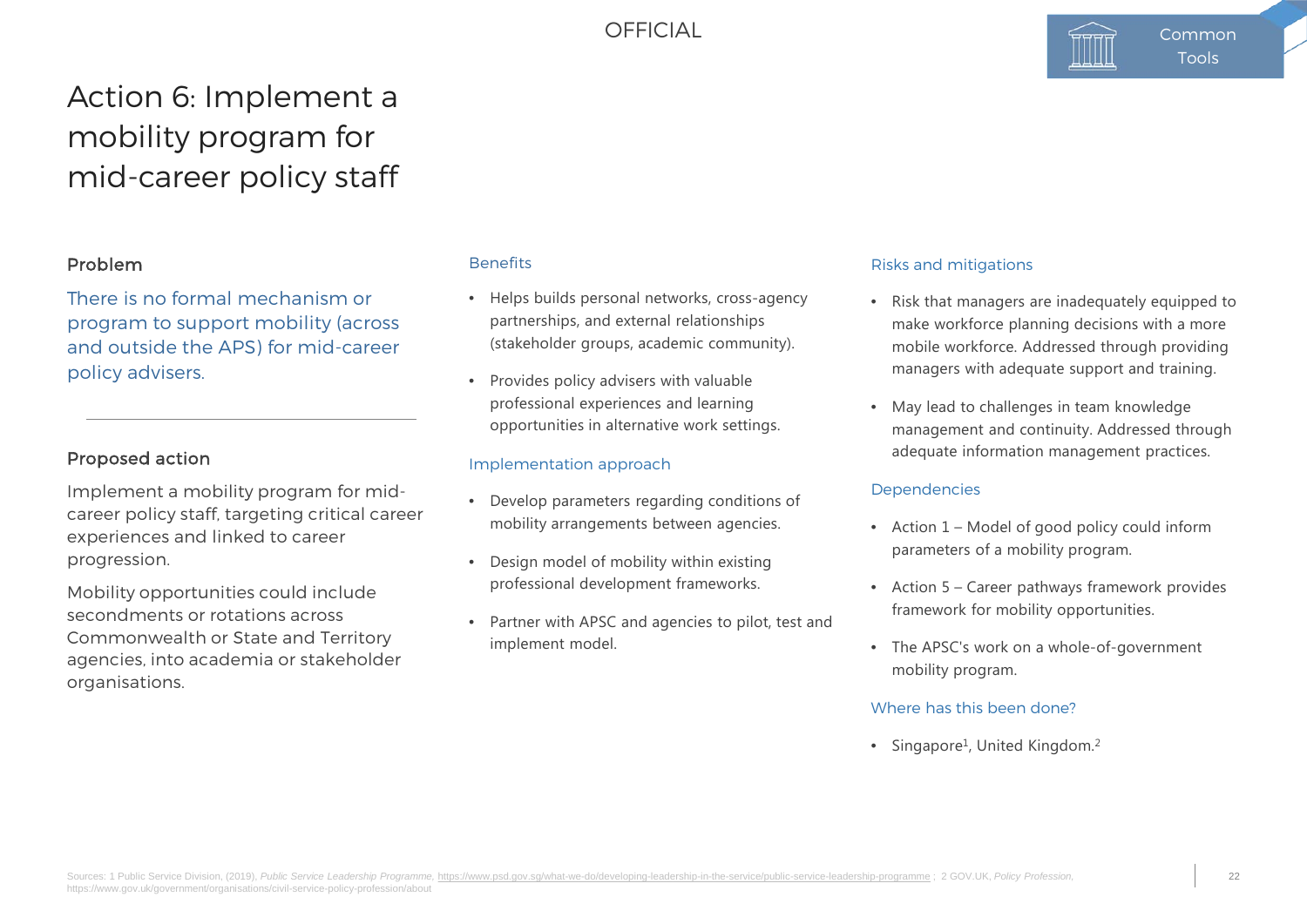

## Action 7: Establish a crossagency team dedicated to improving policy capability

## Problem

Current efforts to lift policy capability are not coordinated, creating a risk of agencies 'reinventing the wheel'. There is an opportunity to increase the impact and alignment of these efforts.

## Proposed action

Establish a dedicated cross-agency team to support delivery of APS-wide policy improvement activities and broker crossagency collaboration on capability improvement.

### **Benefits**

- Increases coordination and collaboration of improvement efforts in agencies.
- Generates momentum for policy improvement and supports and aligns agency efforts.
- Adds to existing agency efforts by brokering relationships and reducing the risk of duplication.

### Implementation approach

- Set up a cross-agency Project Team in PM&C, with secondees from agencies across the APS.
- Project Team could take a co-design, iterative approach to pilot, develop, refine and implement frameworks and standards.
- Demonstrate value and seek further investments of resources from agencies at each phase.
- Engage with/support broader APS reform agenda to pursue changes to the authorising environment and ensure ongoing alignment.

#### Risks and mitigations

- Risk that the project team fails to demonstrate value, which can undermine planning arrangements, and miss opportunities to secure ongoing funding. Mitigated through a sprint approach that delivers high-quality tools at pace.
- Lack of a clear mandate, addressed through setting up clear leadership (Secretary Steering Group; Deputy Secretary Policy Champions).

### Dependencies

- Action 8 Secretary Steering Group and Deputy Secretary Policy Champions will provide strategic direction and oversight to the Project Team.
- Action 9 Policy Leaders and Policy Advisers Network provide channels to engage with advisers across the APS.
- APS Review implementation approach.

### Where has this been done?

• New Zealand<sup>1</sup>, United Kingdom<sup>2</sup>.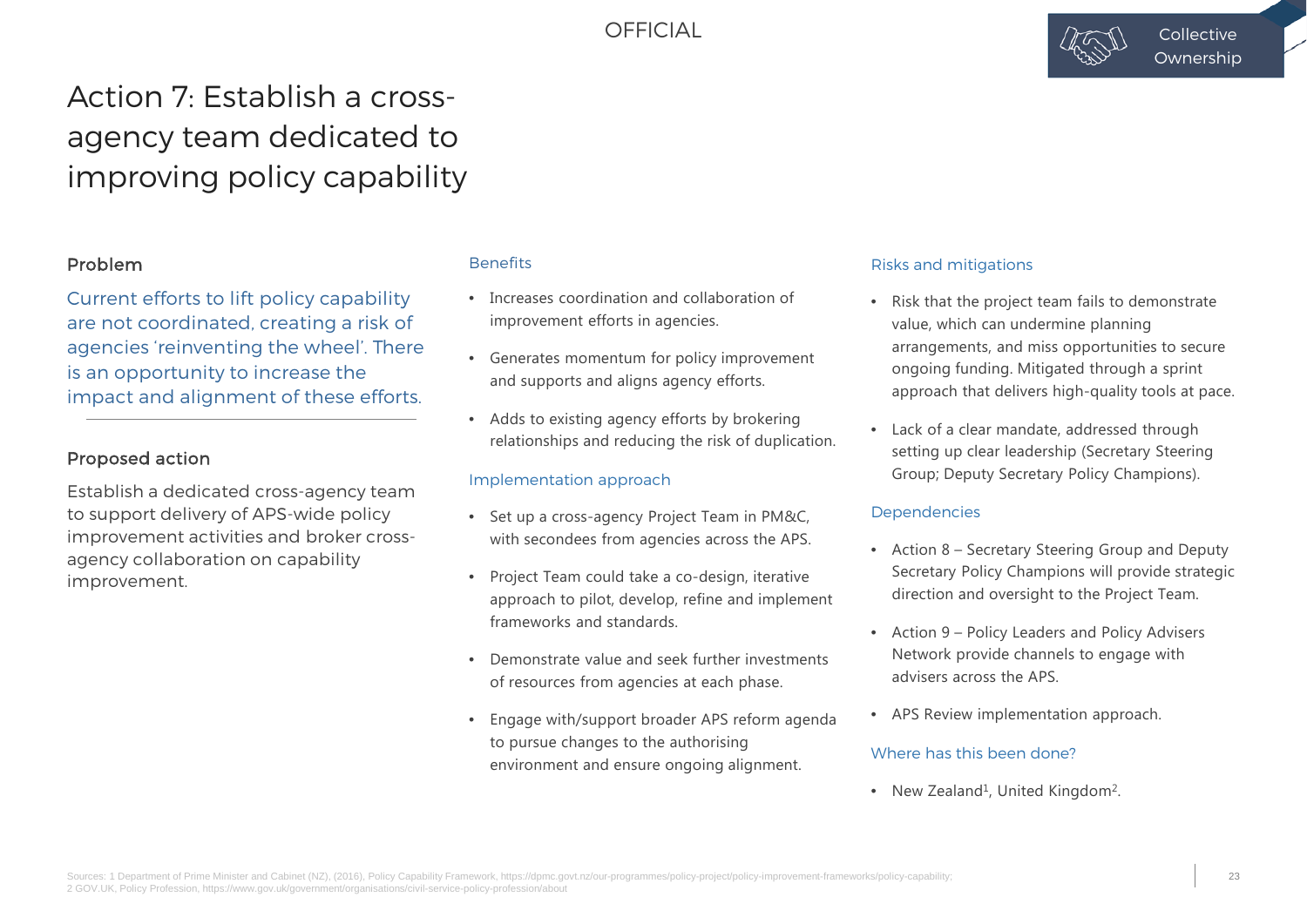

## Action 8: Establish clear leadership for APS-wide policy capability

## Problem

There is currently no clear leadership or accountability for APS policy capability, and a lack of forums to support collective ownership of APS-wide improvement efforts by policy leaders.

### Proposed action

Establish clear leadership and collective ownership of APS-wide policy capability work through a Secretary Steering Group, supported by the Project Team.

Also identify Deputy Secretary Policy Champions, who are responsible for piloting policy improvement initiatives in their agencies.

The Secretary Steering Group would have collective ownership of APS-wide policy improvement activities.

### **Benefits**

- Sends a clear signal that policy capability is important and that longer-term policy thinking requires a greater investment of time, effort and resources.
- Provides transparency and accountability for policy improvement actions.
- Enhances a sense of an APS-wide policy community across departments.

### Implementation approach

- Establish a Secretary Steering Group and Deputy Secretary champions to provide strategic direction and oversight on policy capability improvement actions.
- Enable an informal APS Leaders Network (SES Band 1s and 2s) that provides advice to the Project team, as champions of initiatives to improve policy capability.
- Take a flexible, light-touch approach to governance, to minimise compliance costs.

#### Risks and mitigations

- Lack of buy-in across APS, addressed through an APS Policy Leaders network that builds collective ownership of policy improvement actions.
- If an individual is selected as Head of Profession, succession planning is important to create longterm sustainability and manage transitions.

#### Dependencies

- Action 1 High level model of good policy is foundational for senior leadership to drive continuous improvement
- Action 2- Showcase good practice
- Action 4 Lessons learned workshops
- ARC stream work on APS workforce strategy and professions model
- APS Review consideration of professional streams.

#### Where has this been done?

• United Kingdom<sup>1</sup>, New Zealand<sup>2</sup>, South Australia.3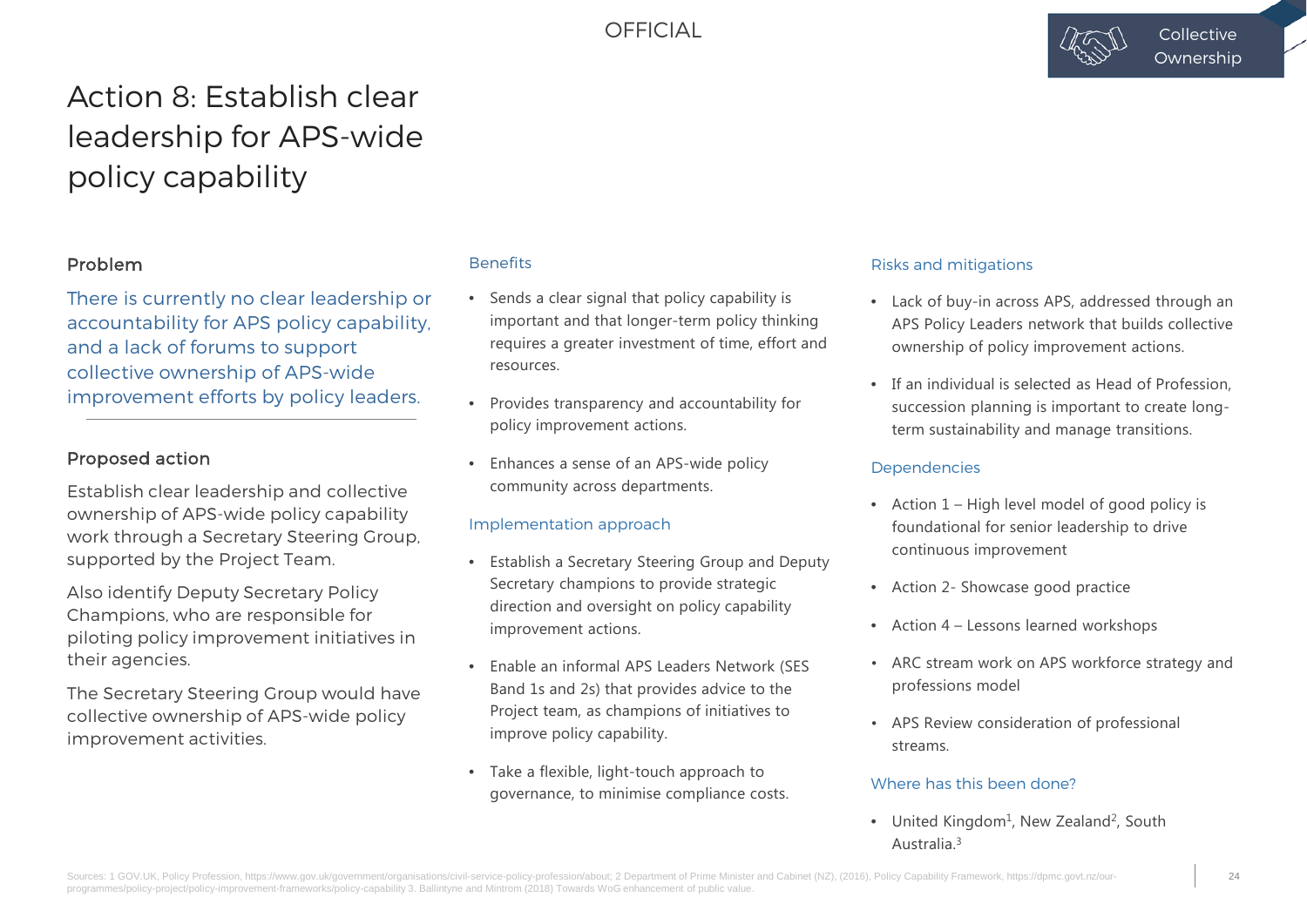

## Action 9: Establish an APS-wide policy advisers network

### Problem

There is currently no APS-wide forum for EL/APS staff to share current thinking, experiences and successes to improve policy capability.

### Proposed action

Establish an APS-wide policy advisers (EL and APS-level staff) network (APS Policy Network).

The APS Policy Network will help ensure ownership of the new policy capability framework among EL/APS and enable staff to make improvements through the learnings/ experiences of others.

#### **Benefits**

- Collective ownership of the common frameworks for policy capability throughout the APS and EL ranks to drive improvement over time.
- Sharing of experiences and lessons to aid other APS officers to improve policy capability.

#### Implementation approach

- Establish the Network, aiming to include as broad a representation of agencies as possible across all APS and EL levels.
- APS Policy Network initially involved in codesigning the common framework for policy capability.
- The Network can assist in shaping policy tools, resources and shares learnings and experiences.

#### Risks and mitigations

- Lack of support and buy-in from APS/EL staff to be offset through the APS Policy Leaders network leadership and support throughout agencies.
- Declining interest in the network overtime to be countered with the support of a resourced Project Team to drive co-design activities, stimulating forums to share successes and experiences, and access to co-designed resources to improve policy capability .

#### **Dependencies**

- Action 1 High level model of good policy is foundational for policy advisers to drive continuous improvement
- Action 2 Showcase good practice
- Action 4 Lessons learned workshops
- Actions 3, 7 and 8
- The APSC's work on a professions model

#### Where has this been done?

• New Zealand<sup>1</sup>, United Kingdom.<sup>2</sup>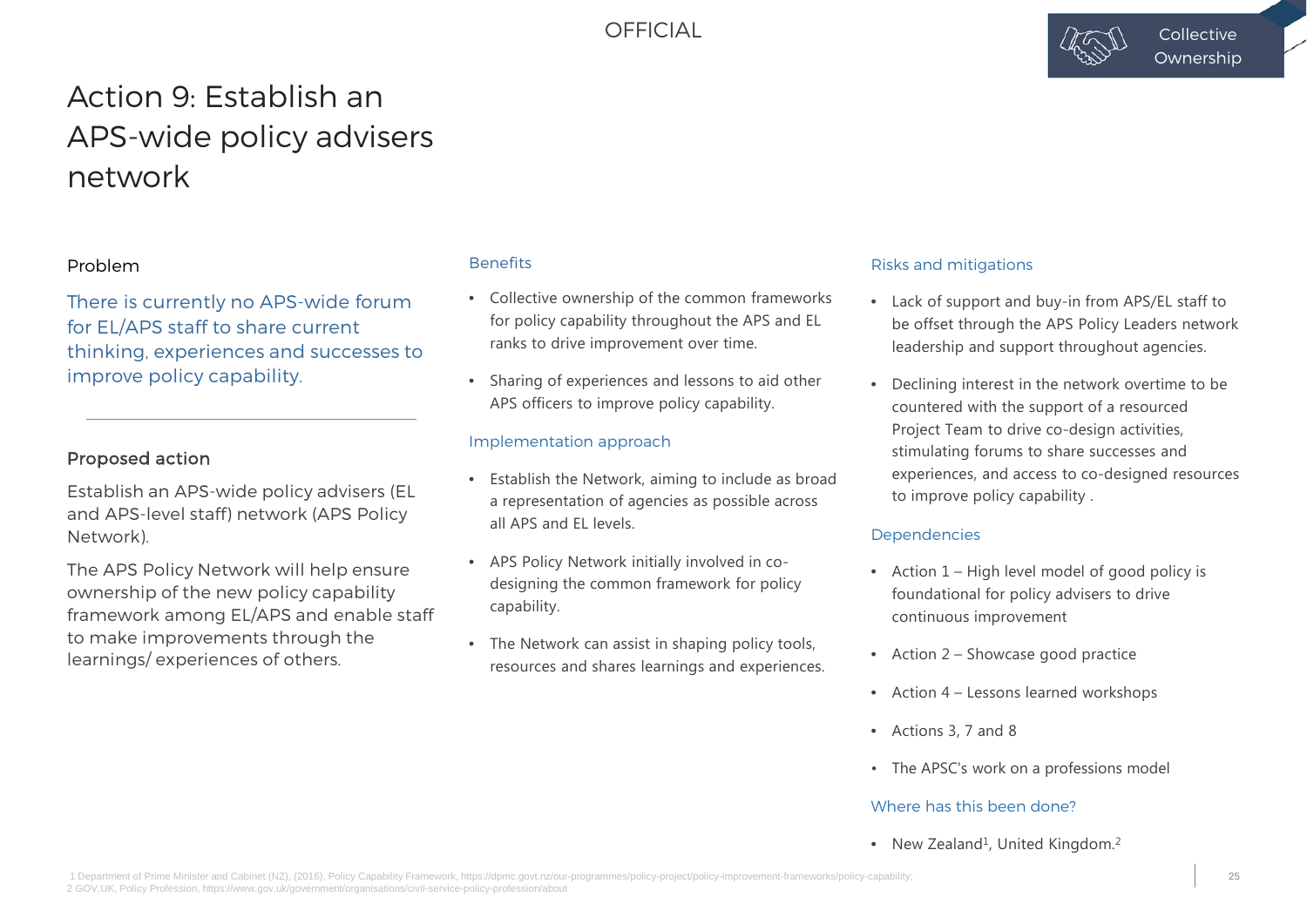

## Action 10: Undertake an annual assessment of APS policy capability

## Problem

APS-wide policy capability is not measured. This makes it difficult to identify good practice, measure progress and identify areas for improvement.

## Proposed action

Agencies could undertake a high-level annual assessment of their policy capability, underpinned by the framework developed in Action 1.

Results of agency assessments would be provided to the Secretaries Board or a relevant sub-committee.

Results would also be used to identify key areas of focus for future sprints by the Phase 2 Project team.

### **Benefits**

- Enables the annual showcasing of good practices and demonstrates progress on lifting policy capability across the APS
- Highlight agencies leading the way to improve policy capability to encourage other agencies to aspire to do more to improve policy capability
- Enable the sharing of lessons and experiences in improving policy capability across the APS

### Implementation approach

- Project Team co-designs approach to annual assessment based on the high-level framework model developed in Action 1.
- Project Team amends or adds questions into the APS Employee Census to help agencies assess policy capability.
- Pilot annual assessment, refine and roll-out across agencies in the APS.

#### Risks and mitigations

- Key risks are a lack of buy-in and a lack of sufficient resources allocated by agencies to undertake annual assessment.
- Mitigations include the Project Team providing support, and requiring agencies to report assessment results to Secretaries Board.

### Dependencies

- Action 1 Model of what good policy looks like will provide a framework for assessment.
- Actions 4 and 7 Project Team resourced to assist agencies with policy improvement activities including assessment of policy capability

### Where has this been done?

- New Zealand have legislated policy quality reporting requirements<sup>1</sup>
- United Kingdom.<sup>2</sup>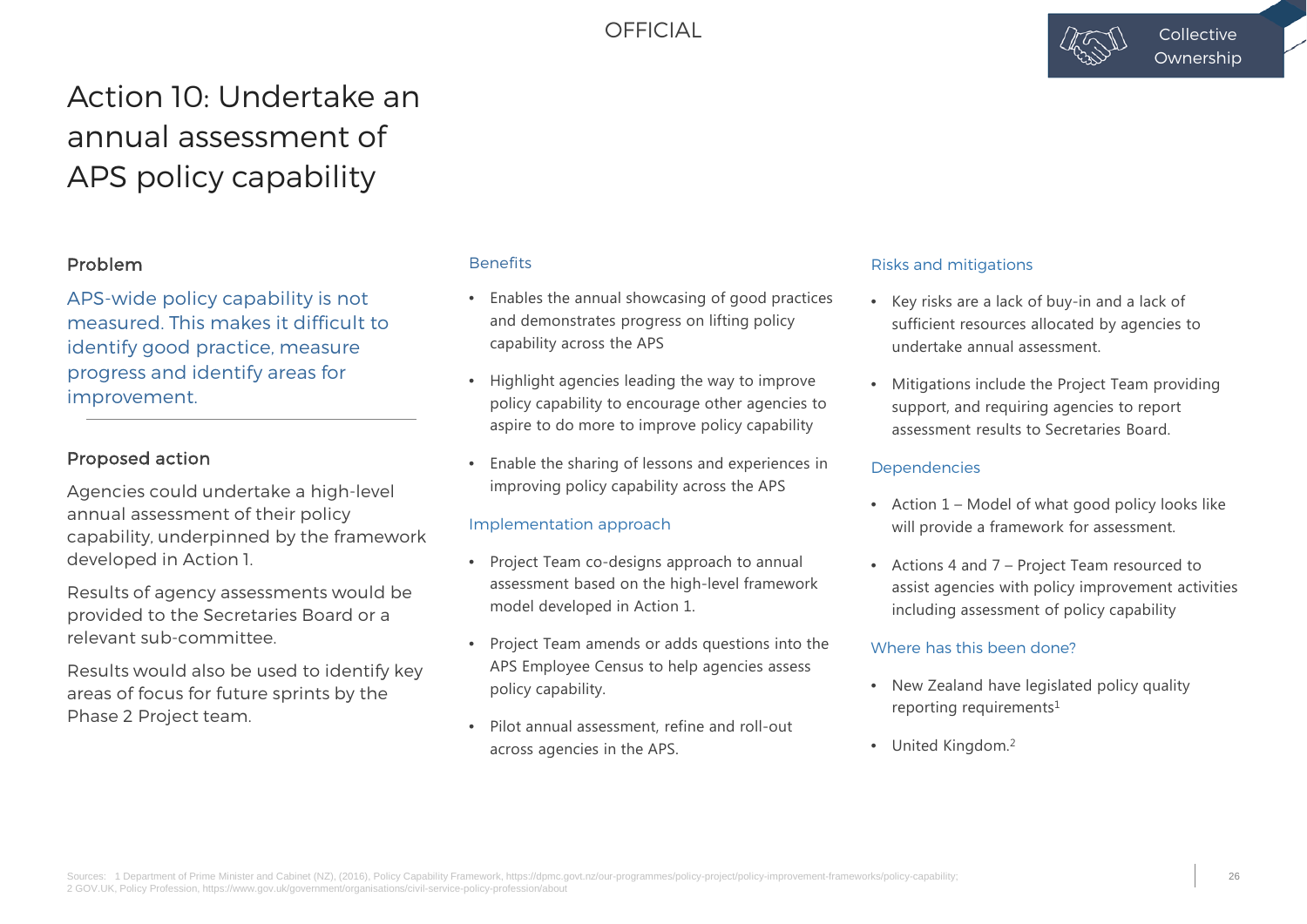## Action 11: Secretaries Board to commission a policy work program

## Problem

There is a lack of demand for longerterm policy thinking and the current authorising environment does not consistently demand good practice policy development.

## Proposed action

Secretaries Board to commission a strategic work program on cross-cutting policy issues.

Agencies would be required to collaborate on cross-cutting policy issues and report back to Secretaries Board.

This could be supported by:

- Cross-agency policy project teams
- Public release of APS advice on longerterm policy directions
- Pooled, outcomes based funding to remove structural barriers to collaboration.

### **Benefits**

- Increases demand for strategic advice and builds APS-wide collaboration
- Increases focus of the APS on delivering higher quality policy advice that addresses future needs.
- Increases transparency and accountability around the work of the APS, building citizen trust and public discourse about policy.

### Implementation approach

- Project Team develops model of a strategic policy work program and submits to Secretaries Board for approval.
- Process undertaken to support Secretaries Board to identify and agree on strategic policy priorities and work activities.
- Agencies undertake strategic policy development work and report back to Secretaries Board.

#### Risks and mitigations

- A key risk is the complexity in designing a process to identify and agree on APS-wide strategic policy priorities. Addressed through a pilot–test–iterate approach.
- There is a risk that agencies are unclear of the alignment and interaction of the Secretaries Board commissioned work program and government priorities. Addressed through careful planning.

### **Dependencies**

- ARC stream work on cross-APS governance
- APS Review consideration of Terms of Reference and operations of Secretaries Board
- Actions 4, 5 and 8

### Where has this been done?

• United Kingdom<sup>1</sup>, New Zealand.<sup>2</sup>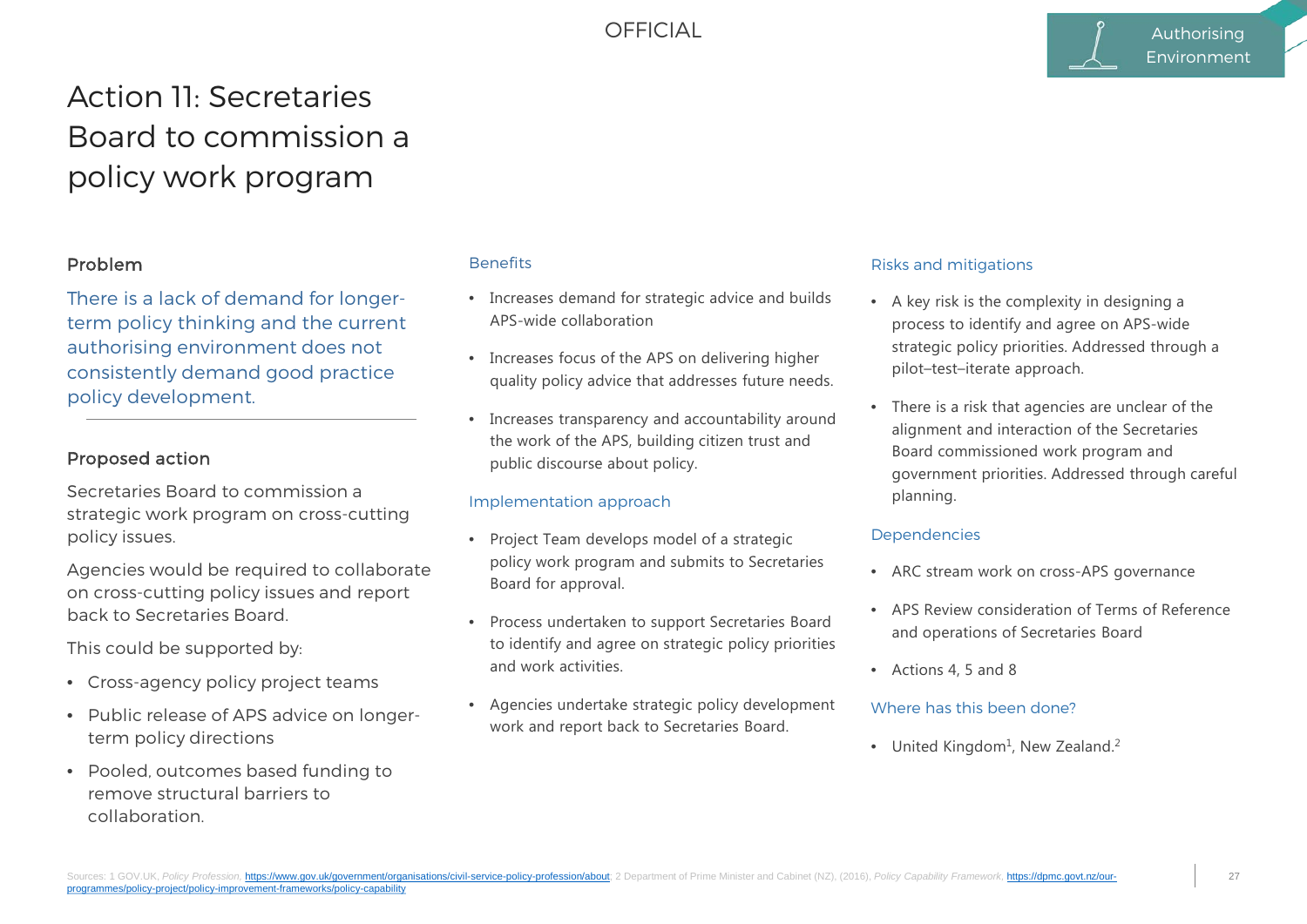## Action 12: Clarify the role of Ministerial Advisers in policy development

## Problem

Lack of clarity regarding the roles of Ministers, Ministerial Advisers and the APS in policy development is impacting the ability of the APS to provide high-quality policy advice.

### Proposed action

Resetting the relationship with Minister's Offices and the APS could be achieved by reinforcing the accountability of Ministerial advisers.

Reforms in other Westminster jurisdictions have sought to restrict the actions of advisers and increase transparency.<sup>1</sup>

The value and capability of the APS to provide great policy advice can be demonstrated by developing a training package for Ministerial Advisers.

#### **Benefits**

- Ensures that the relationships between ministerial advisers and the APS are underpinned by mutual respect and trust.
- Empowers the APS to provide Ministers with the apolitical, balanced, frank advice they need to make well-informed decisions.
- Empowers APS leaders to embrace risktaking, thereby demonstrating the capability, depth and long-term value of the APS.

### Implementation approach

- Explore options to clarify the roles of Ministers, Ministerial Advisers and the APS in policy development.
- Develop and provide early courses for incoming Ministers and Ministerial advisers about nature of relationship with APS, its role and capabilities.
- Contribute to the implementation of any actions recommended by the Independent Review of the APS, which is expected to be finalised later in 2019.

#### Risks and mitigations

- Key risk includes a lack of understanding of new expectations by Ministerial Offices and Ministerial Advisers. Can be addressed through training sessions, workshops and documentation.
- Reversion to old habits that blurs the lines of responsibility within our system of government, managed through written documentation of role and ongoing management of relationships between Ministerial advisers and the APS.

#### **Dependencies**

• Recommendations of the APS Review

#### Where has this been done?

• Other Westminster jurisdictions have implemented similar reforms.2